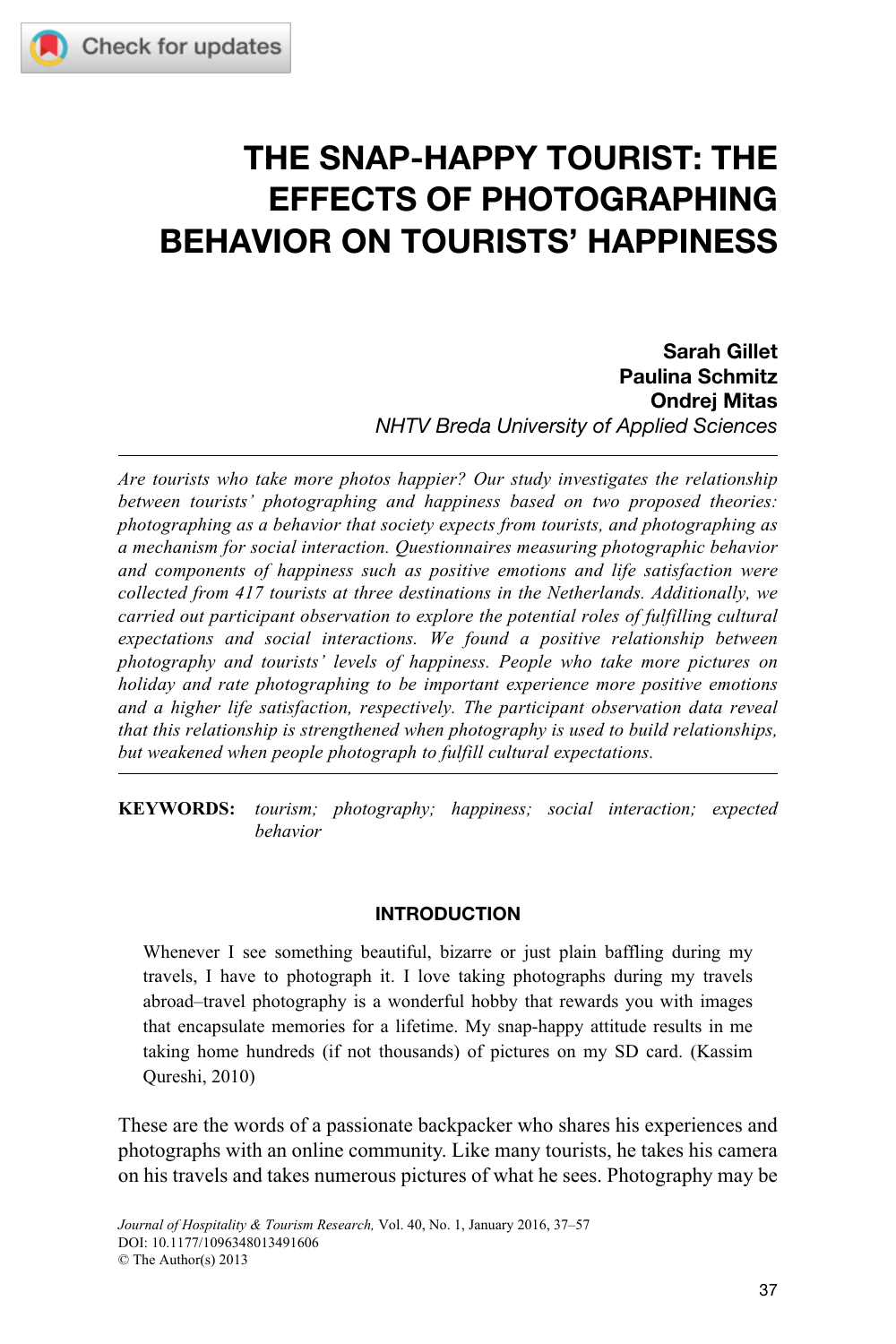regarded as an expected behavior that determines how one should behave on holiday. In his blog, Kassim Qureshi reinforces this social norm, as he feels he *must* photograph anything he finds interesting. The typification of tourists as people with cameras proliferates throughout foundational works of tourism theory (e.g., MacCannell, 1976; Urry, 1990). Furthermore, technological advances in phones and cameras have made photographing substantially easier. However, the effect of taking photos on tourists' subjective psychological experiences is, surprisingly, not well known.

This knowledge would be valuable to make recommendations to destinations and to tourists themselves about how best to integrate photographing into holiday experiences, addressing the "rising tide of interest in visitors' on-site experiences" (Pearce, 2009, p. 45). Destinations make investments to direct and inspire photographing, whereas tourists themselves make decisions about when and how much to photograph. These investments and decisions could be optimized with systematic information about the effects of photography on holiday experiences. Focusing specifically on happiness as an outcome constitutes a more incisive perspective on tourists' experiences than, for example, satisfaction (Pearce, 2009).

The intersection of tourism and positive psychology, the study of mental well-being and enjoyment (Seligman & Csikszentmihalyi, 2000), has been useful in documenting the enjoyment that occurs on holiday (Pearce, 2009; Pearce, Filep, & Ross, 2011). Numerous empirical studies have shown that people are somewhat more happy during their holiday than at home (Filep, 2008, 2009; Krippendorf, 1999; Nawijn, 2010). Holidays are often described a time of relaxing, forgetting the work and stress at home, enjoyment, and feeling happy (Pearce et al., 2011). Individuals often go on holiday with friends or family, reinforcing established social relations (Mitas, Yarnal, & Chick, 2012). Sharing moments and experiences with loved ones are at the heart of many holiday experiences (Haldrup & Larsen, 2003). These positive dimensions of holiday experiences can also have deeply meaningful and transformative elements. According to Fredrickson's (2001) broaden and build theory, relaxation and enjoyment on holiday are likely to increase the level of life satisfaction, enhanced by positive emotions during a holiday as compared with everyday life.

The specific experiences that make a holiday such a positive episode are not well understood. Social interactions and engaging special leisure interests are known to be important (Mitas, Yarnal, Adams, & Ram, 2012), but these are only part of the total holiday experience. What is the effect of the profligate taking of photos? Is photographing part of what makes holidays enjoyable, or would putting the camera away for a moment increase individuals' enjoyment of holidays?

Photography is an activity that a variety of tourists share (Chalfen, 1979; Crang, 1997; Garlick, 2002), and photography could probably be one factor that contributes to a happy holiday. Kassim Qureshi states on his blog that photography is a wonderful hobby that he loves. Qureshi's love, a strong positive emotion (Fredrickson, 2001; Love, n.d.), suggests that happiness derived from holidays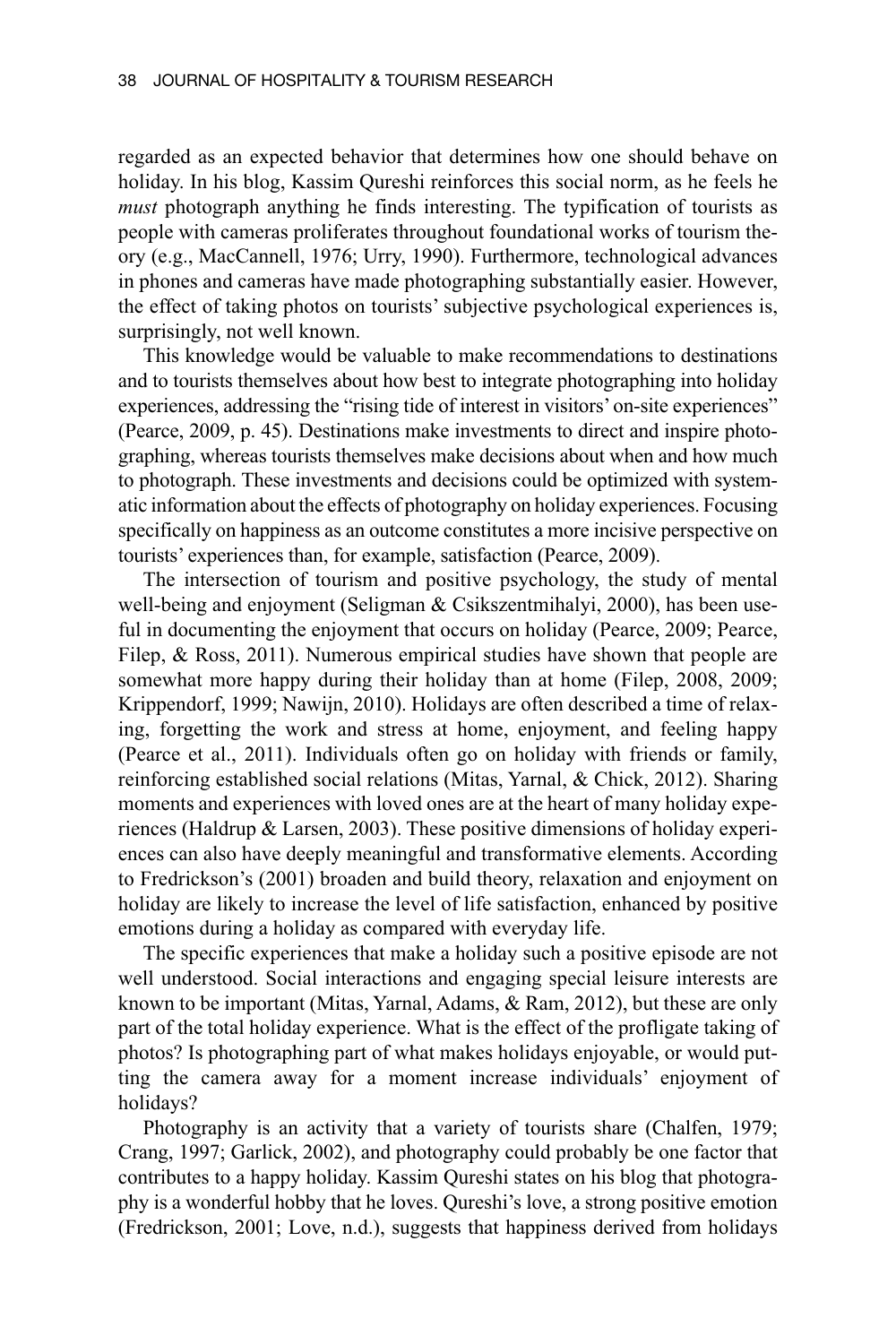might partly come from photographing, and that frequent photographing should be encouraged to enhance enjoyment of holidays. In the following literature review, we review existing knowledge of the connections among tourism, happiness, and photography to build a theoretical foundation for this proposition.

## Literature Review

Much has been written about tourists' photographing behavior and about their levels of happiness. Unfortunately, the literatures on these topics have not intersected. Based on theories from positive psychology, the study of mental well-being and enjoyment (Seligman & Csikszentmihlayi, 2000), research on tourists' happiness has produced valuable findings, but has remained very general, treating vacation taking as a singular activity rather than examining specific activities such as photographing. On the other hand, the literature on tourist photography is almost purely theoretical, with little empirical evidence. Although works of anthropology and psychology offer clues to the role of photos in tourists' happiness, the literature is lacking specific empirical evidence on the topic.

#### Tourism and Happiness

Positive psychologists identify frequent positive affect, high life satisfaction, and infrequent negative affect as the three primary components of happiness (Lyubomirsky, Sheldon, & Schkade, 2005). This definition of happiness is widely accepted throughout current psychological research (e.g., Lyubomirsky, King, & Diener, 2005) and is used in much existing research on tourism and happiness (e.g., Mitas, Yarnal, Adams, et al., Mitas, Yarnal, & Chick, 2012; Nawijn, 2010).

According to Lyubomirsky, Sheldon, et al. (2005), a genetically determined set point for happiness explains approximately 50% of variation in happiness between individuals. This component remains stable over time and is immune to influence or control. The circumstances of an individual's life (e.g., place of residence, age, factors from the individual's personal history), explain approximately 10% of an individual's happiness. The remaining 40% that determine a person's happiness are linked to voluntarily chosen activities and practices. In the context of our research, tourist photography practices are considered among these voluntarily chosen activities. Lyubomirsky, Sheldon, et al. found that longterm happiness increased through accumulations of positive daily experiences based on activities and behaviors that fit individual stimulators of positive emotions. Naming sports and religious engagement as examples, Lyubomirsky, Sheldon, et al. assert that engagement in happiness-building activities requires informed decisions and personal effort.

On the other hand, in a more specific view of activities that contribute to happiness, Diener and Seligman (2002) found that exercising and religious engagement were not determinants of increased happiness, nor did his happiest respondents experience more objectively defined good events. Instead,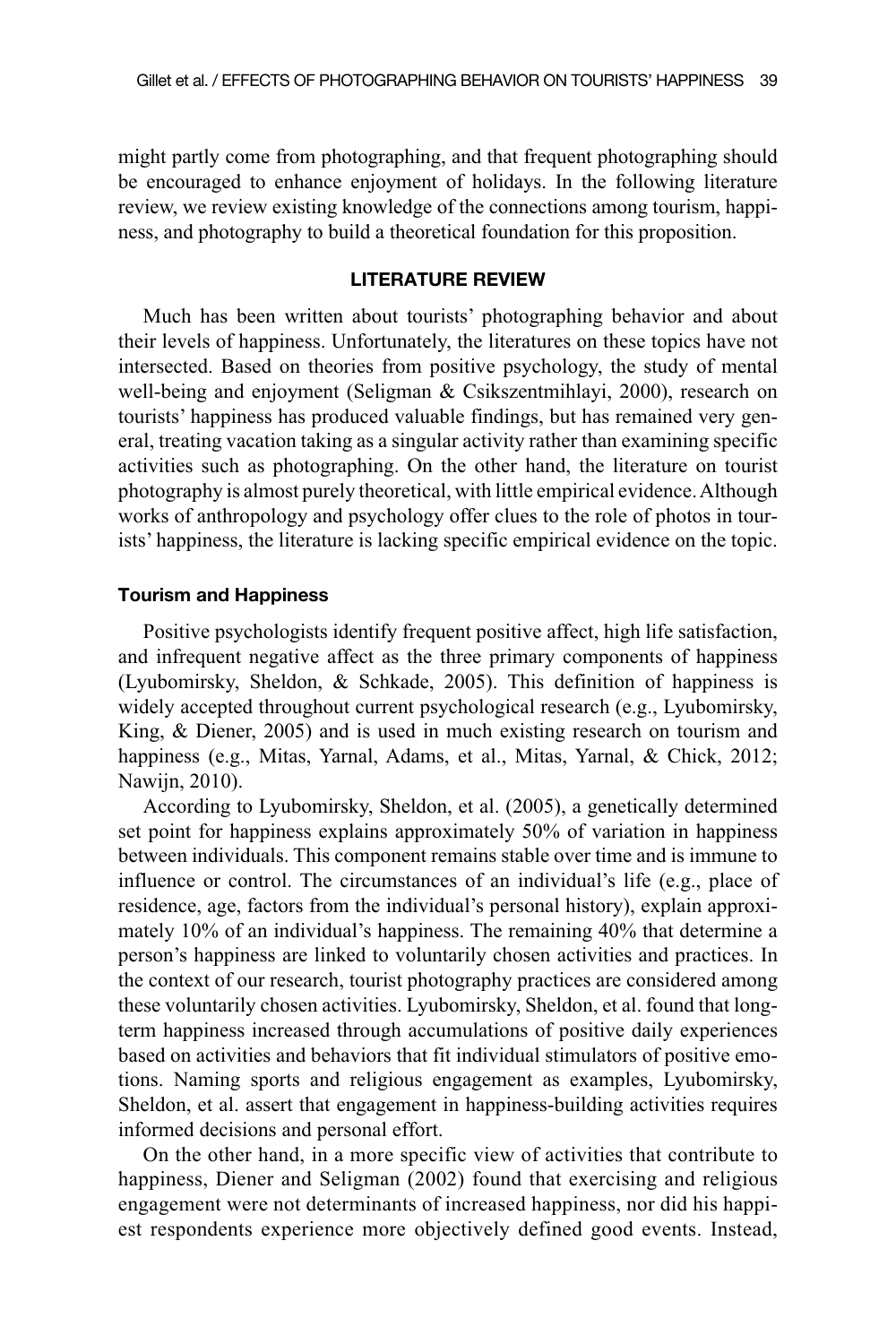Diener and Seligman found that social relationships with frequent interactions are a necessary condition for exceptional happiness. Thus, keeping in mind Lyubomirsky, Sheldon, et al.'s (2005) seminal finding that a substantial proportion of happiness can be explained by individually chosen activities, activities with high social interaction seem especially promising. In the case of tourism, photographing within a travel party could be regarded as such a social interaction. However, as psychologists researching happiness have largely ignored tourism experiences, the idea that photographing—or any specific social interaction or activity on holiday—could contribute to happiness is untested.

There is, however, an emerging consensus in tourism research that tourism experiences in general boost happiness. The recent doctoral dissertations of Filep (2009), Mitas (2010), de Bloom (2012), and Nawijn (2012) form a picture of temporary but substantial increases in happiness arising from holiday experiences. Furthermore, Mitas found that socializing and engaging leisure interests contributed to positive emotions on holiday, building tourists' happiness in turn. Similarly, Nawijn found that a positive attitude toward one's travel companions contributed to happiness during a holiday. Although photography may contribute to or interact with these predictors of happiness, these relationships are yet to be clarified. However, photography has long been discussed in tourism research, and the outcomes of this discussion are informative in proposing possible links between tourist photography and happiness.

## Tourist Photography

Early tourism research pointed out that tourists vary in their motivations for traveling and, likewise, in their motivations for photographing (Chalfen, 1979). Nevertheless, attempts have been made to create a general theory about tourists' photographing that applies across all contexts of tourism. Sontag (1977) argued that tourists use their camera to control and possess the place that they visit, relieving their anxieties about being in an unfamiliar environment. This notion of "consuming" a place via the camera would become a common sentiment among critics of tourism.

In this vein, Urry (1990) wrote *The Tourist Gaze*, now widely regarded as a seminal work in the conversation around tourists' habit of taking photos. Urry's theory posits that tourists reproduce the iconic images of destinations in their personal photographs, which are displayed at home to show their version of the setting that they had seen originally, before their visit. The image that a tourist has of a destination is formed before visiting the destination, so that people gaze upon ideal representations of their "pre-experience" image. According to Urry, individuals travel to the same, specific shot that they saw in a brochure or on a postcard in order to take the same pictures. As Urry (1990) states, "there are makers which identify the things and places which are worthy of our gaze and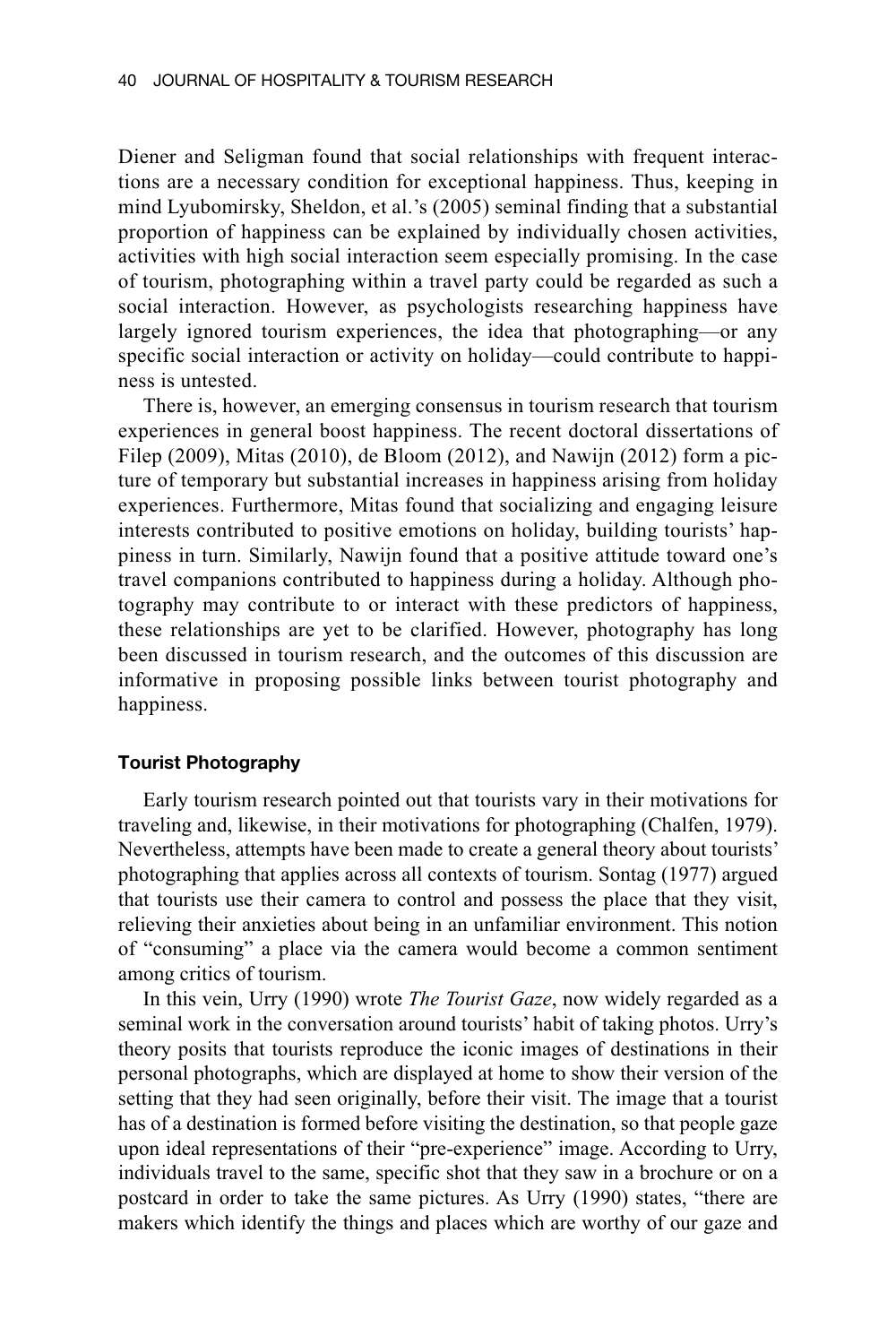this results in the fact that most tourists are concentrated within a very limited area" (p. 47). According to Garlick (2002), photographs are not only constructed for representation to those who did not travel but also for the tourist himself or herself who may be convinced by the pictures that the holiday was better than it actually was.

Urry's theory has found empirical support in the context of backpacker tourism (Jenkins, 2003) and tourism at a U.K. beach (Garrod, 2008). Garrod found that tourists' photographs reinforce the industry-created tourist gaze and help preserve an attractive image for the destination. Tourists are active players in the production and maintenance of a tourist destination image, as Urry had theorized. However, Garrod found that the content of photos did not match postcards exactly. Although Garrod's participants apparently "enjoyed the exercise" (p. 350) of taking photos, he did not specifically link the tourist gaze to tourists' happiness.

In contrast to the theories of Urry (1990) and Garlick (2002), Haldrup and Larsen's (2003) empirical work on "the family gaze" offers an example of tourist photography that produces social relations rather than consuming places. Haldrup and Larsen found this "family gaze" to be socially organized and concerned with "extraordinary ordinariness." The families they studied used the camera to display success, unity, and love, preserving memories, personal narratives, and identity. Thus, the authors argue that the most important part of taking pictures is building, reinforcing, and symbolizing family relationships. More than half of their photographs portray one or more family members or friends in the foreground. On the other hand, Garrod (2008) found that the tourists in his research did not take pictures of people. Differences between the samples as well as the methods of these studies may account for the different findings. The findings of these studies leave the relational social dimensions of photographing unclear, and are silent on the issue of tourist happiness.

## Tourist Photography and Happiness

Tourists may enjoy either the fulfillment of expectations around tourism (e.g., the tourist gaze, Urry, 1990) or the relationship building that sometimes intersects with photographing (e.g., the family gaze, Halrdup & Larsen, 2003) but such ideas have not yet been tested empirically. Filep (2009) stated that activities with an object focus, personal experience, and discovery are related to higher levels of tourist satisfaction. These three elements of activities could be identified in the action of tourist photography on holiday, supporting the proposition that taking photos may make tourists happier. However, there is no empirical support to show if or how taking (more) photos makes tourists happier.

The answer may lie in the theory that travelers and tourists take photographs because it is an established, culturally accepted and expected tourist behavior.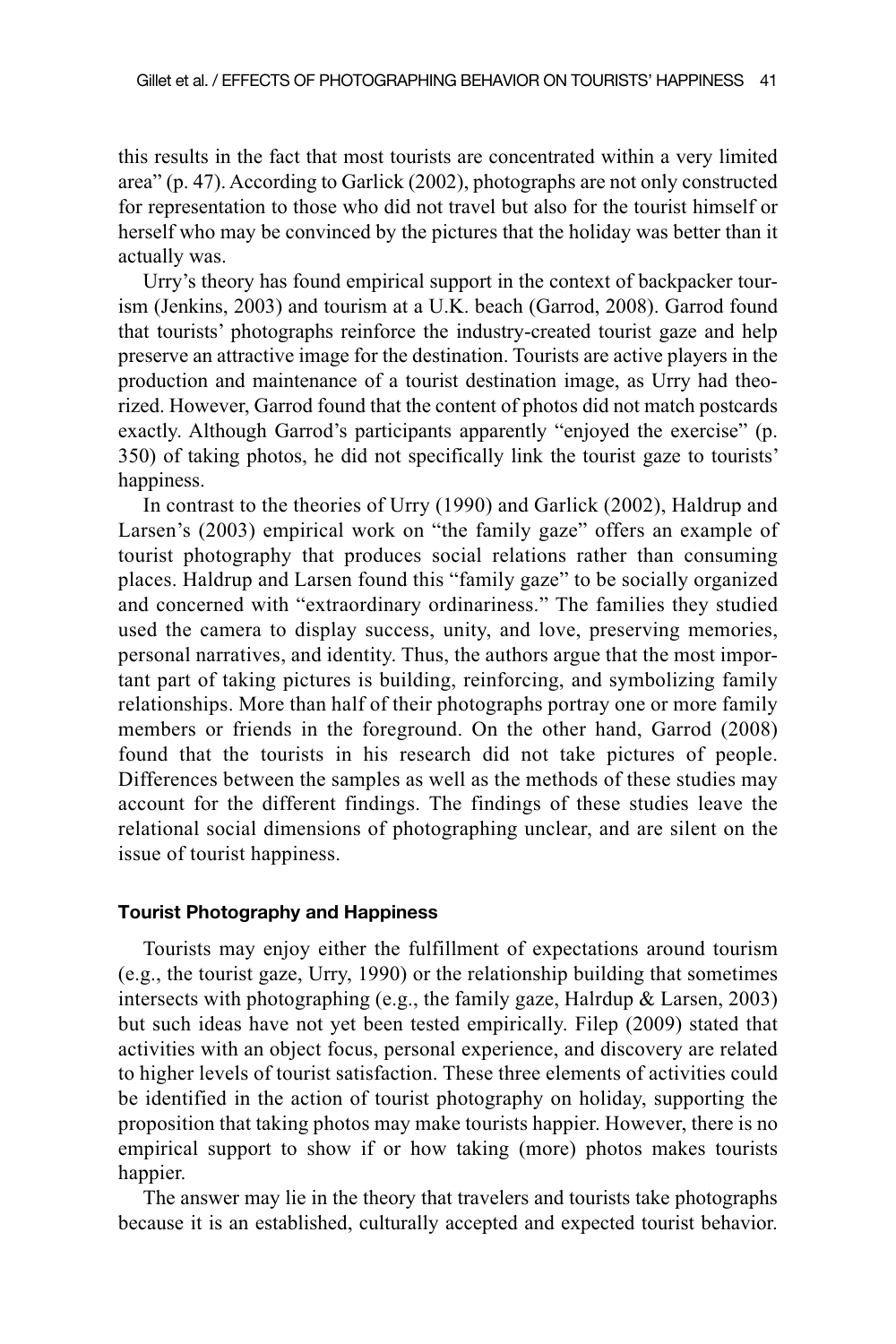

Figure 1 Conceptual Framework

According to the theory of cultural consonance, individuals feel higher wellbeing if they behave according to the expectations of their culture (Dressler, Bailiero, & Santos, 1998). Many scholars of tourist photography (e.g., MacCannell, 1976; Urry, 2002) argued that tourists themselves form an own subculture within society with specific values, behaviors, and expectations. These determinants of the tourist culture are reflected in the desires to see new places, seeking authenticity, hedonism, and taking photographs at the destination. Therefore, photographing may make tourists happier by fulfilling expectations that society holds for tourists' behavior.

The finding that relationship building is a meaningful element in tourist photography (Haldrup & Larsen, 2003) and a mechanism of happiness in life (Diener & Seligman, 2002; Fredrickson, 2001) as well as on holiday (Mitas, Yarnal, & Chick, 2012) suggests that interpersonal relationships may also be a mechanism linking tourist photography and happiness. When taking photos, tourists talk, pose, instruct, and show off. These behaviors may reinforce bonds between individuals or introduce relational humor into situations, directly affecting happiness. Thus, the relationship-building effects of the photographing process may make tourists happier.

The purpose of our research is to determine if there is a positive relationship between happiness and tourist photography on holiday. Moreover, we address the idea that relationship building may positively affect the link between photographing and happiness. Finally, we address the idea that fulfilling cultural expectations also positively influences the link between photographing and happiness (Figure 1).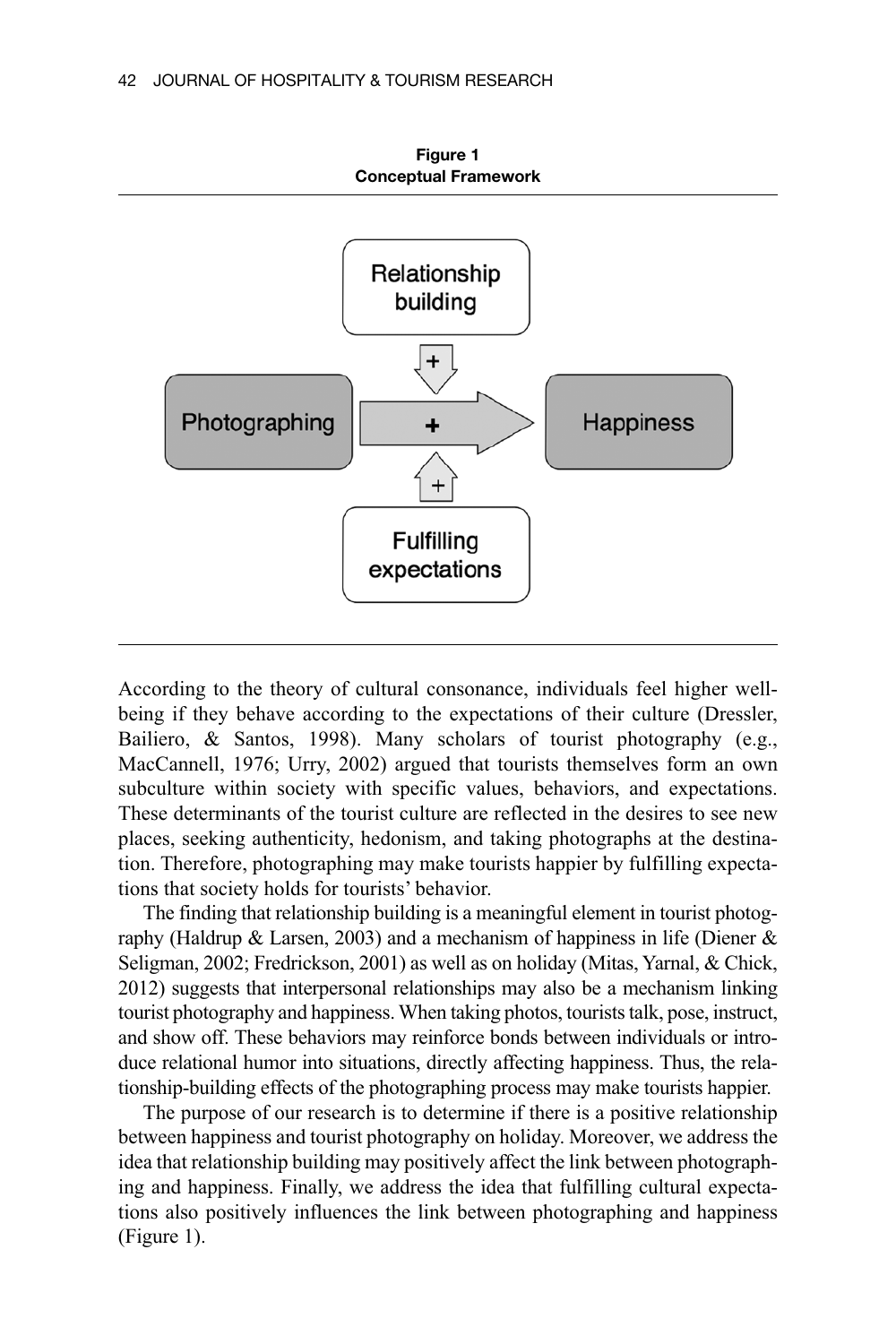## **METHOD**

#### Research Design

We used a combination of quantitative and qualitative methods in a crosssectional design to gain broad and deep knowledge about tourists' photographing behavior and happiness. The quantitative portion of the data was collected using survey questionnaires at three different tourist destinations in the Netherlands: Kinderdijk, Scheveningen, and Amsterdam. The researchers decided to collect questionnaires at three different destinations to introduce a variety of tourist types into the sample. In total, 417 usable questionnaires were collected, 113 from Kinderdijk (27.1%), 137 from Scheveningen (32.9%), and 167 from Amsterdam (40%). We used participant observation at the same sites and occasions to assess concepts and meanings that were not readily measurable by questionnaires, mixing qualitative and quantitative approaches in a connected complementary manner (Creswell & Plano Clark, 2006).

#### Quantitative Measures

The main variables of interest to our study were photographing behavior and happiness. As discussed in the literature review, happiness has been conceptualized in the psychology literature, as well as in tourism research (e.g., Mitas, Yarnal, Adams, et al., 2012; Mitas, Yarnal, Chick, et al., 2012; Nawijn, 2010), as consisting of three dimensions: positive emotions, negative emotions, and life satisfaction. Positive and negative emotions are usually measured using a multiitem scale that is later averaged into two components, such as valence and arousal (Russell, 2003) or, in studies of positive psychology, positive and negative emotions. This "circumplex model" of emotion measurement has broad support among emotion psychologists, as it accounts for subtle differences between emotions (e.g., the distinction between joy and interest) yet is readily interpretable and reflects the neurological structure of emotion (Davidson, 2004). We chose the well-validated circumplex emotion scale mDES (modified Differential Emotions Scale, Cohn, Fredrickson, Brown, Mikels, & Conway, 2009) because it is relatively balanced between positive and negative emotions, potentially reducing response biases. Participants rated the strength of their experience of each of the mDES's 19 emotions at the moment of measurement on a 5-point scale. The positive emotions interested, surprised, amused, loving, awed, proud, joyous, content, grateful, and hopeful were averaged to compute each individual's positive emotion score. Negative emotions usually score low, with very little variation and overwhelming negative skew, in single-occasion measurements on holiday. This response pattern was also the case in our sample. Thus, we proceeded to analysis with positive emotions only.

While life satisfaction has, at times, been assessed with single-item measures, the five-item Satisfaction With Life Scale (Diener, Larsen, Emmons, & Griffin, 1985) is considered a valid, reliable, and suitably complex standard for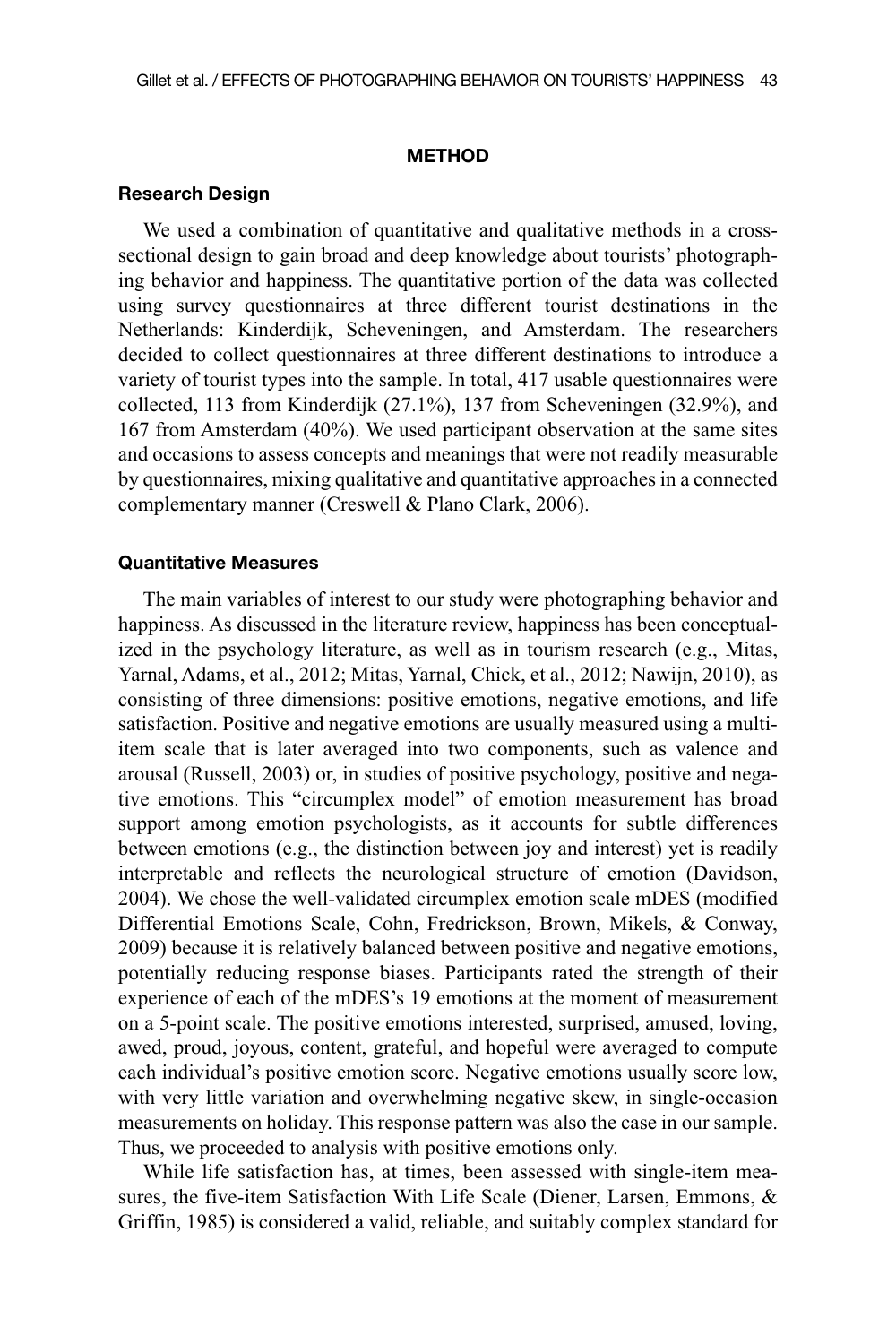the measurement of this variable. Participants are asked to rate their level of agreement on a seven-point scale with items such as "I am satisfied with my life" and "If I had to live my life over, I would change almost nothing."

Taking the cited literature about tourist photography as a starting point, we developed a number of items to measure photographing behavior. We determined that it was relevant to measure the importance as well as the frequency of photographing, and that multiple settings (on and off holidays) and time frames (on holiday generally, on the current holiday, on the current day) represented relatively distinct components of photographing in participants' holidays. Thus, we asked participants to rate the importance and frequency of photographing in each setting on 5-point scales ranging from "not at all important" to "very important" and "never" to "very often," respectively. We also used the same response scale to ask participants how often they photographed on the current holiday and day. Although the reliability of single-item measures can be called into question, we found substantial variation within individuals' responses to the various time frames and settings, and thus chose to analyze the responses to each item separately, rather than using them to compute an index. Finally, we included several items to measure demographic variables such as age, country of origin, and gender.

#### Quantitative Data Analysis

We used descriptive statistics to create a demographic profile of the respondents. Then, Pearson correlations among the variables of interest were computed: average life satisfaction, average positive emotions, frequency of photographing on holiday, frequency of photographing on the current trip, frequency of photographing on the current day, frequency of photographing at home, importance of photographing at home, and importance of photographing on holiday. Furthermore, linear regression models were used to highlight the strongest relationships that emerged between components of photographing behavior and happiness.

#### Participant Observation

In addition to our quantitative survey, the qualitative research method of participant observation was used at each destination. This method had the purpose of exploring the possible influences of the moderators in our conceptual model, fulfillment of cultural expectations and social interaction. As the literature did not suggest clear expectations for the effects of these variables, much less guidelines for effective self-response measurement, we found it more appropriate to explore these variables in an open-ended manner. By choosing participant observation as a research method, we obtained insights into tourists' behavior that we might not have expected or thought of ourselves. The participant observation rather had the purpose of finding and understanding new perspectives instead of explaining expected and already existing perspectives.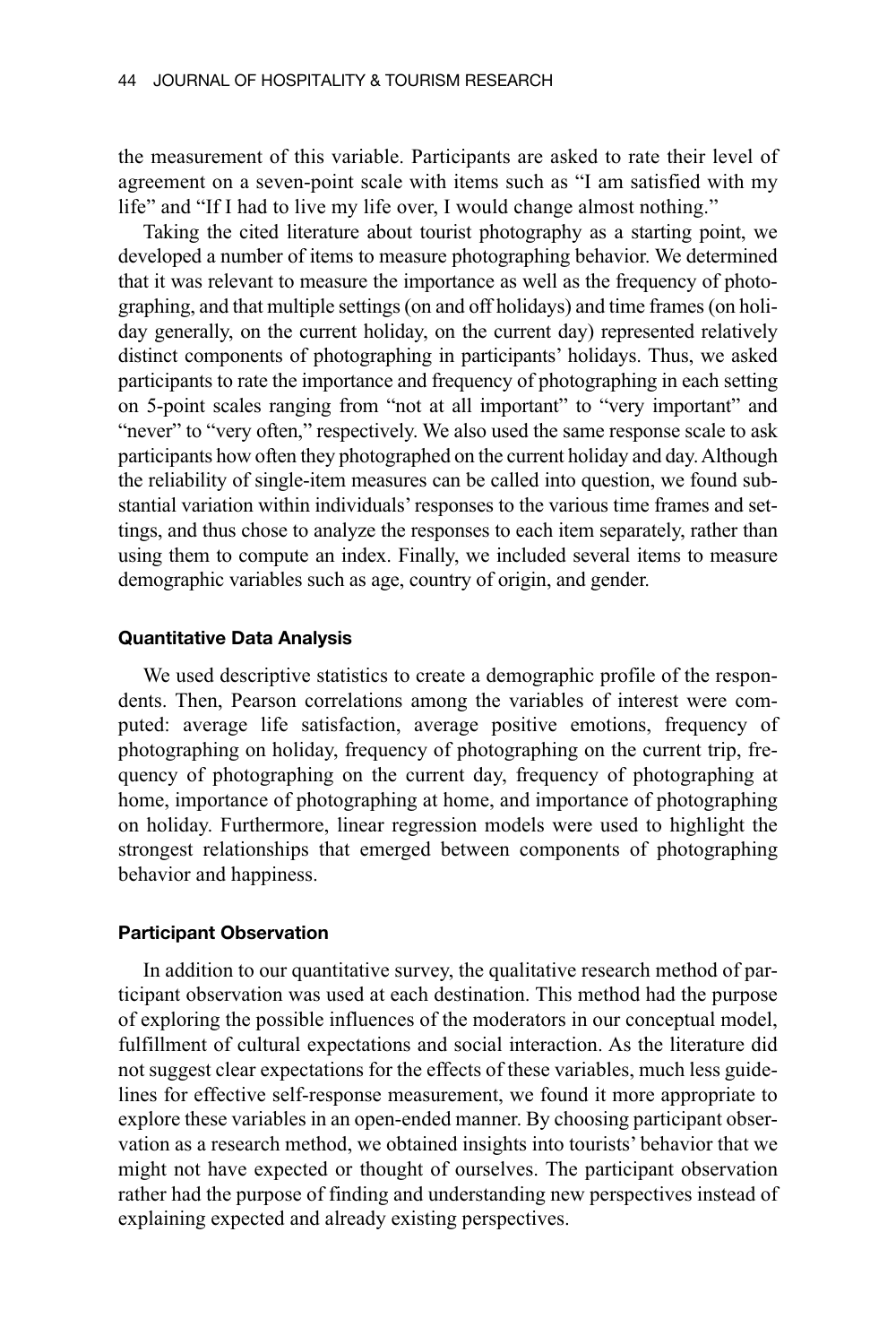During the participant observation, the researchers attended to tourists' photographing behavior while sojourning in heavily visited locations such as the promenade in Kinderdijk, the pier in Scheveningen, and the Dam square in Amsterdam. Moreover, the researchers engaged in informal conversations with tourists about their behavior and opinions. Observations as well as conversations aimed at deeper insight and explanations into tourists' motivations for their behavior, which could not be assessed in questionnaire form.

#### Qualitative Data Analysis

The data derived from participant observation was jotted down in field notes (Emerson, Fretz, & Shaw, 1995). According to the time-tested advice of Emerson et al. (1995), we expanded our jottings to full field notes on each evening of the fieldwork. The final body of field notes yielded 4,500 words of data. These data were analyzed using thematic analysis, an analytical approach that involves repeated reading and coding of related phrases in the data to uncover patterns in participants' behavior (Braun & Clarke, 2006). We implemented thematic coding in two steps congruent with the first two steps of most grounded theory frameworks (e.g., Charmaz, 2002) and "phases" 2 and 3, 4, and 5, respectively, in Braun and Clarke's (2006) "procedure." The first step, open coding, involved detailed readings to first summarize relevant passages. The second step, focused coding, involved creating distinct categories of meaning underlying these passages. This two-stage process led to a variety of themes of tourist photography behavior suited to complement the quantitative data in addressing the conceptual model presented in our literature review.

## **FINDINGS**

#### Demographic Profile

Of 417 individuals who completed questionnaires at Kinderdijk, Scheveningen, and Amsterdam, 49% were male and 51% were female. The largest age category included participants between 31 and 50 years, followed by participants between 21 and 30 years old. In terms of nationalities, the largest group of respondents was Dutch (31%), followed by Germans (20%), Americans (10%), British (10%), French (9%), Italian (3%), and Spanish (2%). Visitors from other countries were collapsed into categories of Asian countries (7%), other European countries (5%), and other non-European countries (3%). The sample was relatively well educated, with a majority holding a higher education degree. On average, participants stayed in the Netherlands for six nights and their primary purpose of visit was for leisure, recreation, and holidays (86%), followed by small minorities visiting friends and relatives (8%) and traveling for business (6%). Nearly half of the participants were first-time visitors to the Netherlands (44%).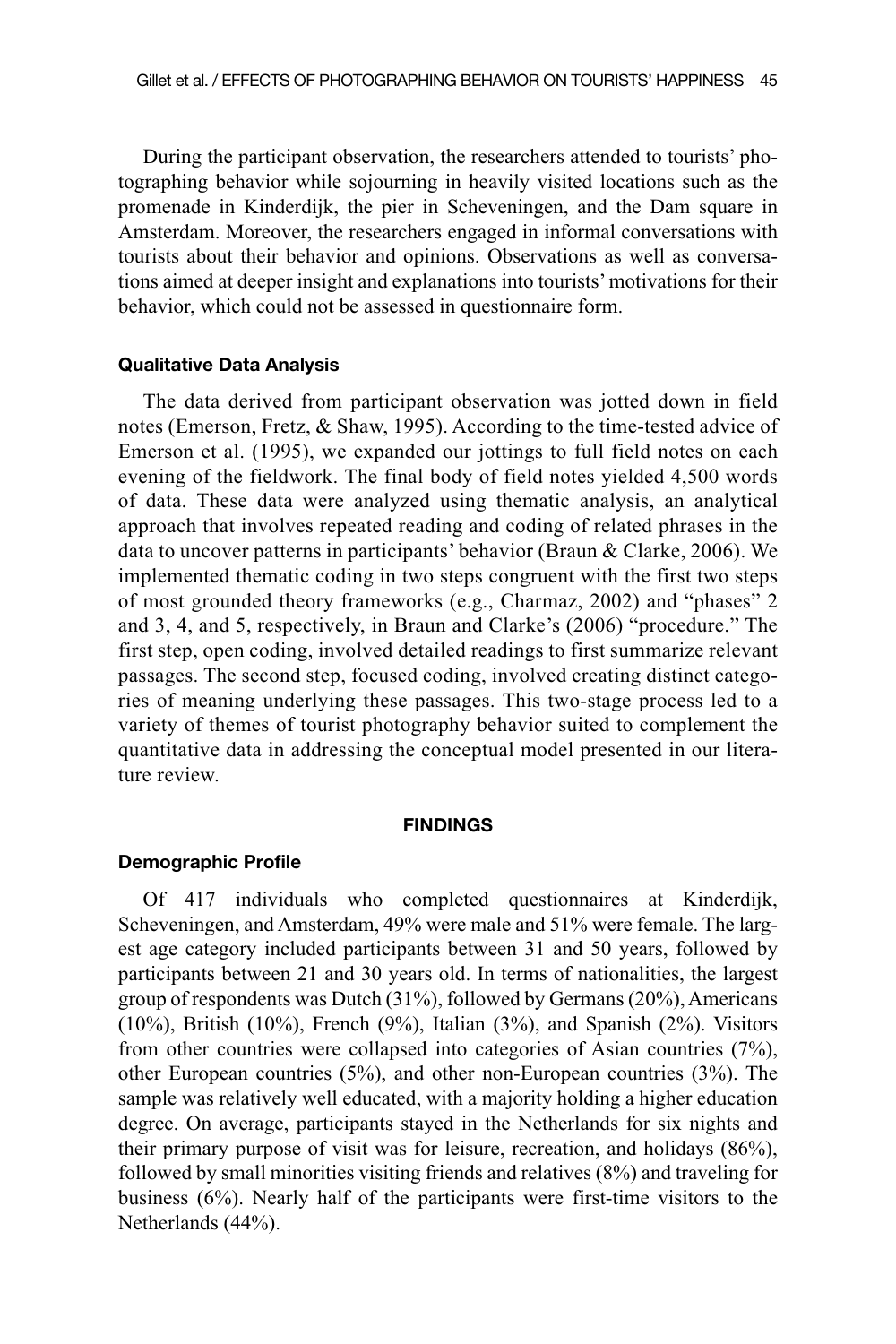

Figure 2 Importance of Photographing

#### Photographing Behavior

The largest group of the participants, nearly 40%, rated taking photos on holiday as "very important" rather than "somewhat," "slightly," or "not at all important" (Figure 2). Taking photos at home, on the other hand, was "moderately important" to a plurality (38%). The mean importance of photographing at home was 2.91 on a 5-point scale  $(SD = 1.12)$ . The mean importance of photographing on holiday was 3.92 (*SD* = 1.08).

Besides the fact that photographing and photos appear more important during the holiday than at home, the frequency of taking pictures on a holiday is also higher than at home. A plurality of participants photograph "sometimes" (32.4%) at home and photograph "very often" (42%) on holiday (Figure 3). The mean frequency of photographing at home was  $3.03$  (*SD* = 1.19) on a 5-point scale, whereas the mean frequency of photographing on holiday is  $4.06$  (*SD* = 1.03). Descriptive statistics of photographing behavior are summarized in Table 1.

#### The Effect of Photographing Behavior on Life Satisfaction

We found significant positive correlations between life satisfaction and the importance of photographing at home and on holiday as well as significant positive correlations between life satisfaction and the frequency of taking pictures on holiday, on someone's trip, and "today" (Table 2). These correlations are relatively weak, varying between 0.11 and 0.17. Given the theoretical importance of frequency of photo taking on holiday, as well as the finding of the strongest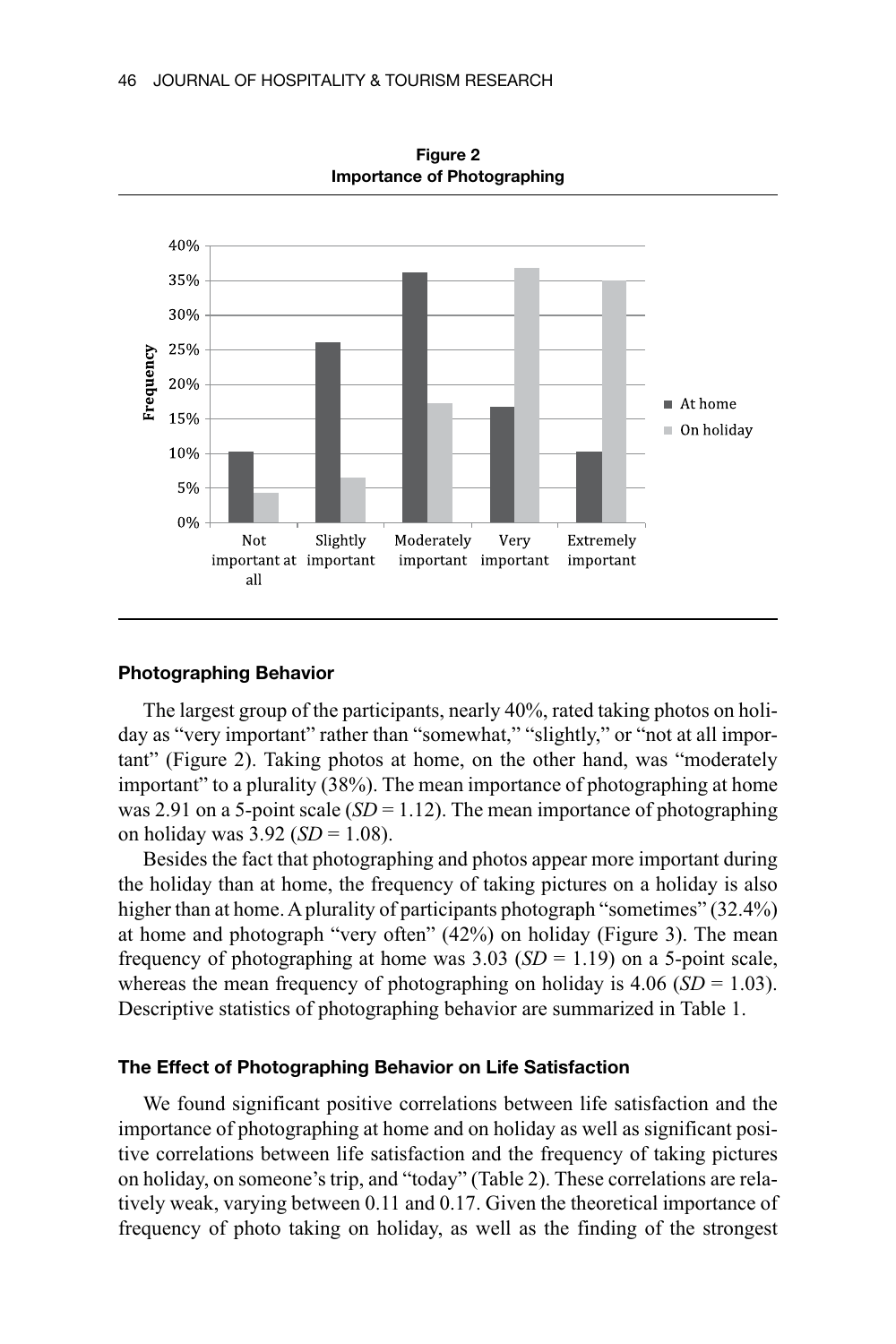

Figure 3 Frequency of Photographing

correlation of this variable with life satisfaction, we proceeded to model the effect of frequency of photo taking on holiday on life satisfaction with a linear regression. The significant linear relationship and lack of outliers makes linear regression a suitable modeling method here (Field, 2009). Life satisfaction was approximately normally distributed with a mean of 5.45 and a standard deviation of 0.86, making it suitable as a dependent variable for linear regression.

The slope of the resulting regression model was 0.14, meaning that with every one point increase in frequency of photographing on holiday on a scale of 1 to 5, the life satisfaction increased by 0.14 on a scale level of 1 to 7 in an average participant (Table 3). The  $R^2$  shows that 2.9% of the variation in life satisfaction is explained by variation in the frequency of photographing on holiday (Table 3).

#### Positive Emotions and Photographic Behavior

Besides life satisfaction, we also explored the effects of photographing on positive emotions as a dependent variable (Table 4). As with life satisfaction, positive emotions show an approximately normal distribution, with a mean of 3.85 and a standard deviation of 0.62. The correlations between positive emotions and variables of photographing behavior are significant, positive, and weak, varying between 0.14 and 0.24 (Table 2). Note that these correlations are generally somewhat stronger than those between life satisfaction and photographing behavior.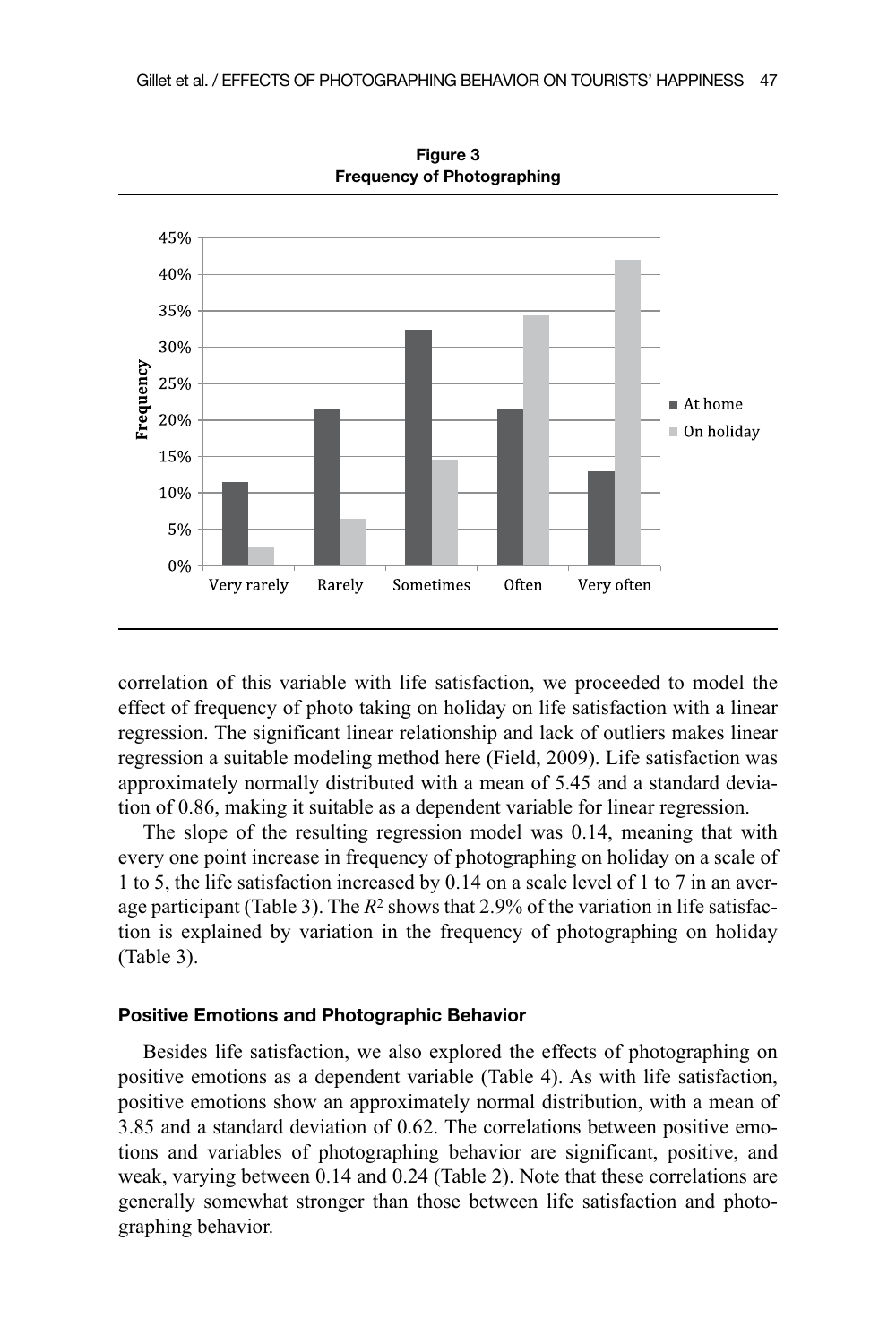| Variable                       | М    | SD    |  |
|--------------------------------|------|-------|--|
| Photo habit at home            | 3.03 | 1.189 |  |
| Photo habit on holiday         | 4.06 | 1.030 |  |
| Frequency of photo on trip     | 3.41 | 1.405 |  |
| Frequency of photo today       | 2.83 | 1.513 |  |
| Importance of photo at home    | 2.91 | 1.119 |  |
| Importance of photo on holiday | 3.92 | 1.080 |  |

Table 1 Descriptive Statistics of the Importance and Frequency of Photographing

## Table 2 Correlation Between the Average Life Satisfaction and Positive Emotions and the Importance and Frequency of Photographing

| Photographic Behavior                  | Average Life Satisfaction  Positive Emotions |            |
|----------------------------------------|----------------------------------------------|------------|
| Photo habit at home                    | 0.085                                        | $0.160***$ |
| Photo habit on holiday                 | $0.170**$                                    | $0.173***$ |
| Frequency of photo on trip             | $0.110*$                                     | $0.144**$  |
| Frequency of photo today               | $0.106*$                                     | $0.142**$  |
| Importance of photographing at home    | $0.135**$                                    | $0.220***$ |
| Importance of photographing on holiday | $0.126**$                                    | $0.236***$ |

\**p* ≤ .05 \*\**p* ≤ .01. \*\*\**p* ≤ .001.

## Table 3 Regression of Average Life Satisfaction on Photo Frequency on Holiday

| Coefficient            | Unstandardized $\beta$ | <b>Standard Error</b> |
|------------------------|------------------------|-----------------------|
| (Constant)             | 4.891***               | 0.170                 |
| Photo habit on holiday | $0.142***$             | 0.041                 |

Note: Adjusted  $R^2$  for this model = .029. \**p* ≤ .05. \*\**p* ≤ .01. \*\*\**p* ≤ .001.

| Table 4                                                                   |
|---------------------------------------------------------------------------|
| Regression of Positive Emotions on Importance of Photographing on Holiday |

| Coefficient            | Unstandardized $\beta$ | <b>Standard Error</b> |
|------------------------|------------------------|-----------------------|
| (Constant)             | $2.855***$             | 0.112                 |
| Photo habit on holiday | $0.135***$             | 0.028                 |

Note: Adjusted  $R^2$  for this model = .056. \**p* ≤ .05. \*\**p* ≤ .01. \*\*\**p* ≤ .001.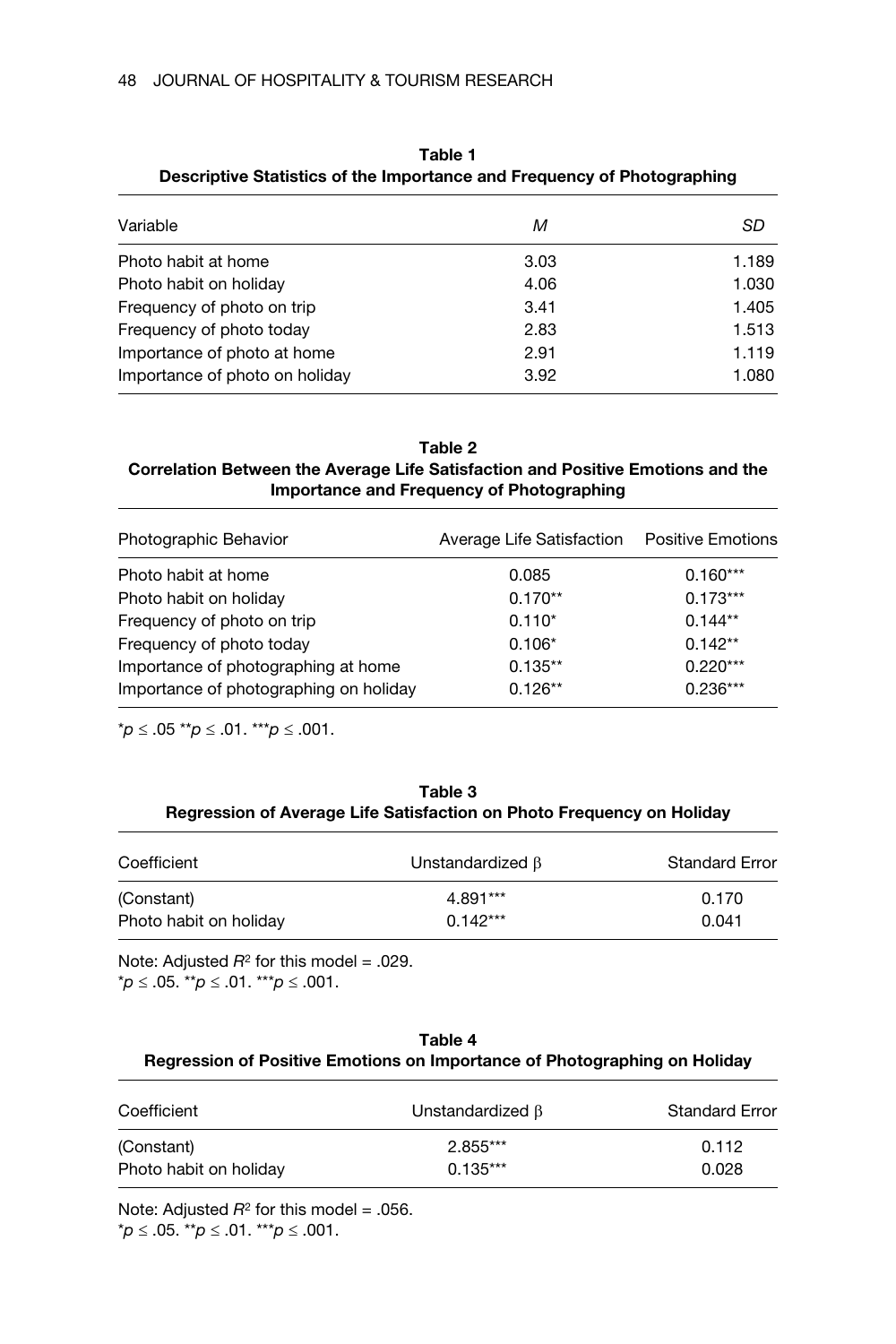The strongest correlation occurred between importance of taking pictures on holiday and positive emotions. Thus, we modeled the relationship between these two variables using a linear regression. The slope of the resulting regression line was 0.14, which means that when the importance of photographs on holiday increased by one unit on a five-point scale, positive emotions increased by 0.14 (Table 4). The  $R^2$  for the regression model shows that that 5.6% of the variation in positive emotions was explained by the importance of photographing on holiday.

#### The Processes Linking Photography and Happiness

While our questionnaire reveals the average effects of photographing behavior on components of happiness, participant observation over the course of the data collection afforded deeper insights about tourists' behavior on their trip, tourists' behavior while photographing, their reasons for taking photos, their attitudes toward photographing, and the objects of their interest for photographing. These insights were useful in addressing the conceptual model proposed in our literature review. We created one theme that describes the sequence tourists generally follow in taking photos, and two themes that reveal the emotional content of processes linking photography and happiness.

*The Photographing Sequence.* We found that the behaviors tourists exhibit around photographing consisted of variations on a sequential theme. The photographing sequence consisted of searching, composing, photographing, and examining. In general, tourists had their cameras in hand or around their neck, in convenient positions to be quickly ready for taking pictures. A distinction could be made between passive and active searching. Passive searching included looking around, listening, waiting, and staring, whereas active searching included social interactions, such as talking, photographing, laughing, and making jokes. Besides these behaviors we also noticed that tourists were excited, curious, proud, enthusiastic, relaxed, and interested with regard to positive emotions, and bored, annoyed, or unsettled with regard to negative emotions.

Once a suitable location for taking a photo was found, the tourists composed to find the best angle with or without someone positioned before the camera. They then made one or several photographs. Finally, a check on the screen of the camera to see if the picture was satisfying typically followed. The tourists would then usually return to the searching stage (looking for something else to photograph) or the composition phase (adjusting the angle to improve the photo). A number of tourists told us that they take "a lot" of pictures because it is "now very easy" as digital cameras make it possible to judge the quality of a photo immediately and delete it or try again.

*Photographing as Social Interaction.* Many tourists saw photographing as a useful mechanism for social interaction—not an end in itself, but a means to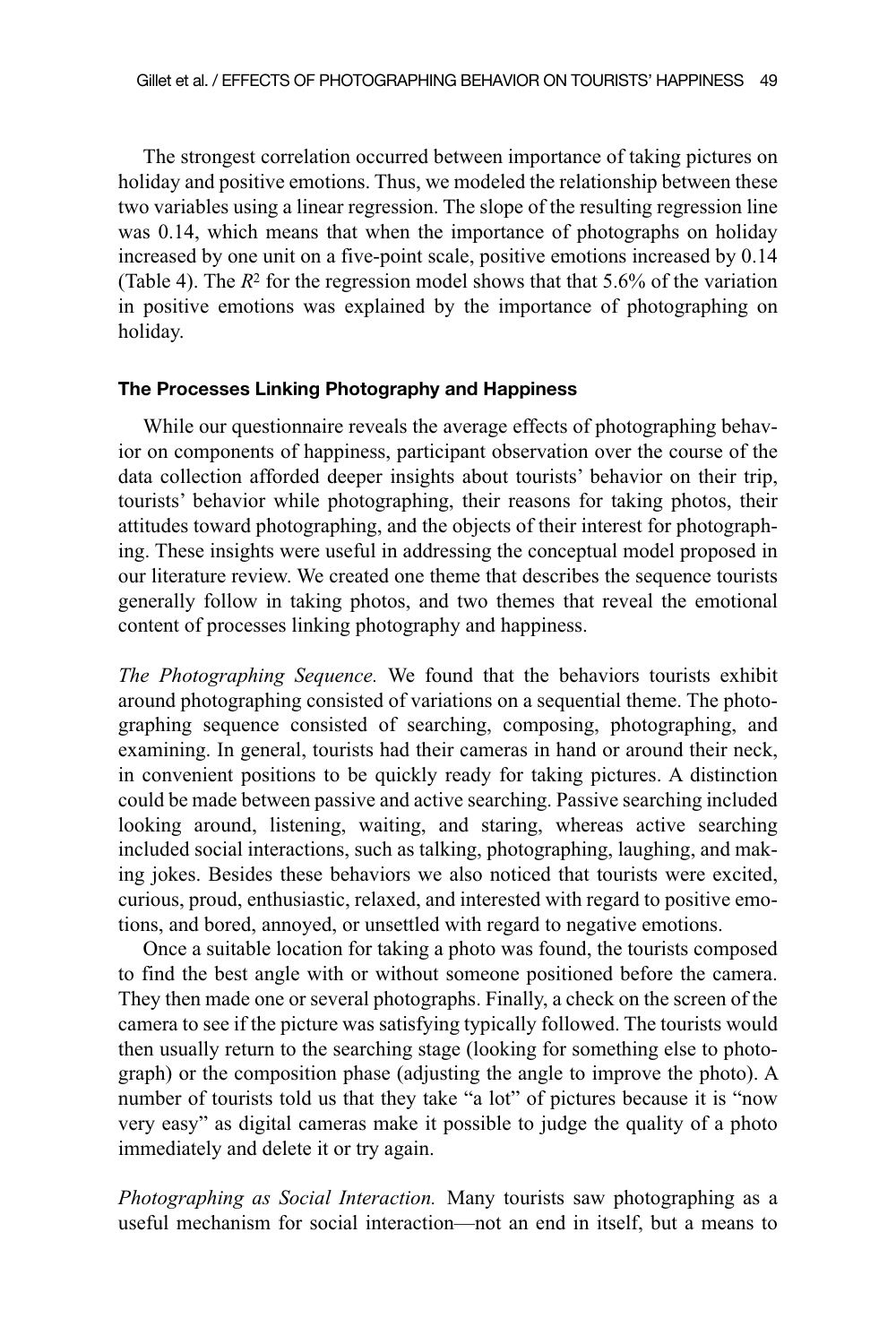connect socially. For example, in Scheveningen, we observed and talked to three young Chinese girls around the age of 20 years. The girls laughed frequently throughout the process of composing and taking photos. First, they discussed how they would pose and then took turns photographing themselves and each other. They laughed, in particular, while posing. In this situation, photographing was inextricable from the girls' social interaction, and their enjoyment of the process was plainly visible. A similar example concerned two young Thai men who we met in Kinderdijk. Both men were smiling, appearing excited, curious, and proud. They took pictures throughout our encounter with them at the bus station in front of the entrance of Kinderdijk, the interview we did with them as well as the questionnaire they filled in and the informal talk we had afterward. Moreover, they asked us if we could offer them one of our questionnaires as a souvenir to take home, showing that they considered our moment of interaction worth remembering. They smiled throughout our interaction, asking questions, apparently looking forward to showing their relatives what happened to them.

Such positive emotions spilled over into our interactions with tourists as well. For example, in Scheveningen we met a German woman whom we asked to fill in a questionnaire. Once we began to speak German, she explained that she was happy to be able to talk with someone in German about all kinds of things. The same behavior was noticed in Amsterdam at the Dam, where a man was filming all sides of the monument. He used gestures to ask us to film him (apparently, he did not speak English, Dutch, French, or German). It seemed to be important to him to have himself on the video and to interact with us. He also asked us to take a picture of him. He seemed to be grateful that he found someone who took the video and pictures of him because he did not speak local languages and traveled alone.

As a subtype of social interaction, tourists positioned themselves in front of the lens. In Scheveningen the majority of the tourists that we observed took pictures of themselves without focusing on a specific object in the environment, using the beach or pier as a background tableau. Additionally, tourists also took pictures of themselves in front of various attractions, such as the Kurhaus, a nearby dry-docked boat, and a monument at the end of the boardwalk. In Amsterdam, we observed many tourists photographing standing in front of a fair taking place by the town hall. The nearby Royal Palace was photographed with as well as without the tourists' party. In Kinderdijk, many tourists photographed themselves in front of the windmills and the canals. Tourists also photographed other people they did not know. This seemed to be an attempt to better capture the atmosphere. For example, tourists photographed people sitting on the Dam square as if to document the gregarious character of the place. At the Anne Frank house, tourists photographed the long queue of people waiting to enter. Based on these and other incidents in which we observed or participated in interactions among tourists, when photographing and social interaction was combined, people exhibited signs of greater happiness, with louder and more persistent laughter and broader, more genuine smiles.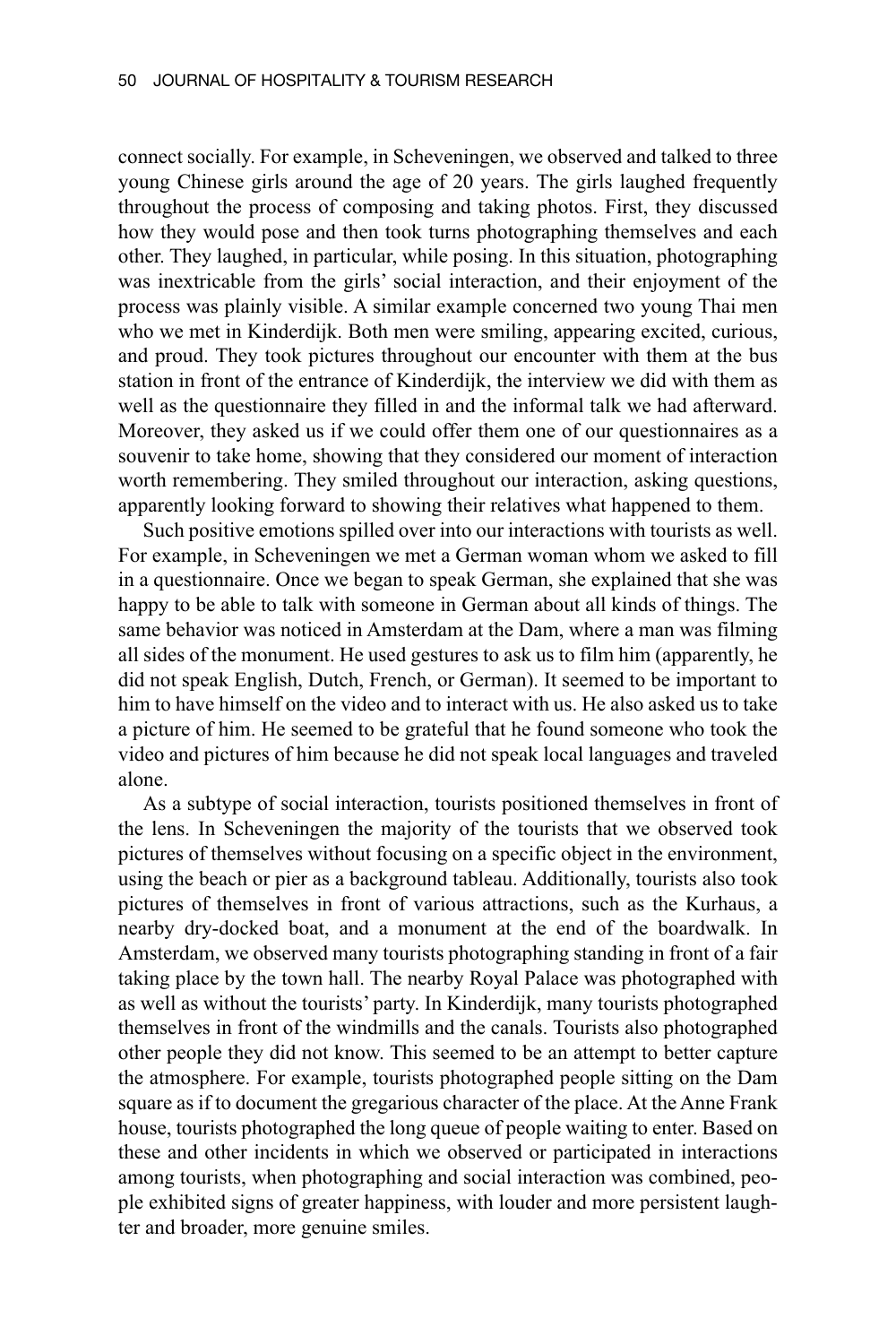*Photographing as Duty.* Other tourists reported taking pictures automatically rather than mindfully; as something they were supposed to do rather than wanted to do. During our participant observation we noticed that many tourists took pictures without expressing positive emotions, posing for the camera even if they did not enjoy it. For example, in Scheveningen, a woman took a picture of her husband in front of a boat that was placed on the boardwalk. Their behavior took on a stilted, procedural character without laughter, smiles, or conversation. In Amsterdam, two men photographed each other with very serious facial expressions. Although these episodes did sometimes involve the minimal social exchange of one tourist posing and the other taking a photo, they contained none of the contagious positivity or peripheral conversation that we noticed among tourists who used photography as social interaction. To probe how these lesshappy tourists saw photographing, we engaged in informal conversations with them.

In these conversations, we often heard that the main reason for photographing is simply because taking pictures is part of the way tourists ought to behave. In fact, reactions often included slight confusion about why we ask such a question, followed by the apparently self-evident response: "Because I am a tourist!" These tourists gave off the sense of fulfilling a duty attached to their touristic identity. Contrary to our expected findings, tourists who gave such reasons for photographing were devoid of positive affect. Apparently, in our sample, photographing as a duty was not linked to happiness, not even to the happiness that is usual in tourists' experiences.

#### **DISCUSSION**

The hypothesis guiding the present study was that the practice of photographing on holiday makes people happier. Based on our quantitative results we can conclude that the more people photograph and the higher the importance they attach to photographing, the higher their average life satisfaction and positive emotions. Thus, tourists' photographing does appear to contribute to their happiness. All correlations between life satisfaction and positive emotions and independent variables such as the importance and frequency of photographing on holiday as well as the frequency of photographing on the trip and on the day of data collection were positive. Following up on the strongest correlations, we modeled life satisfaction and positive emotions as effects of frequency and importance of photographing on holiday, respectively.

The  $R<sup>2</sup>s$  corresponding to these two linear regression models suggest that photographing explains a small but appreciable proportion of variation in tourists' happiness. According to Lyubomirsky, Sheldon, et al. (2005), 50% of between-individual variation in happiness is believed to be genetically determined, 10% by circumstances of an individual's life, and 40% by voluntarily chosen activities and practices. Our computed  $R<sup>2</sup>$ s could be taken into consideration for the last proposed "slice" of the happiness "pie" (Lyubomirsky, 2008),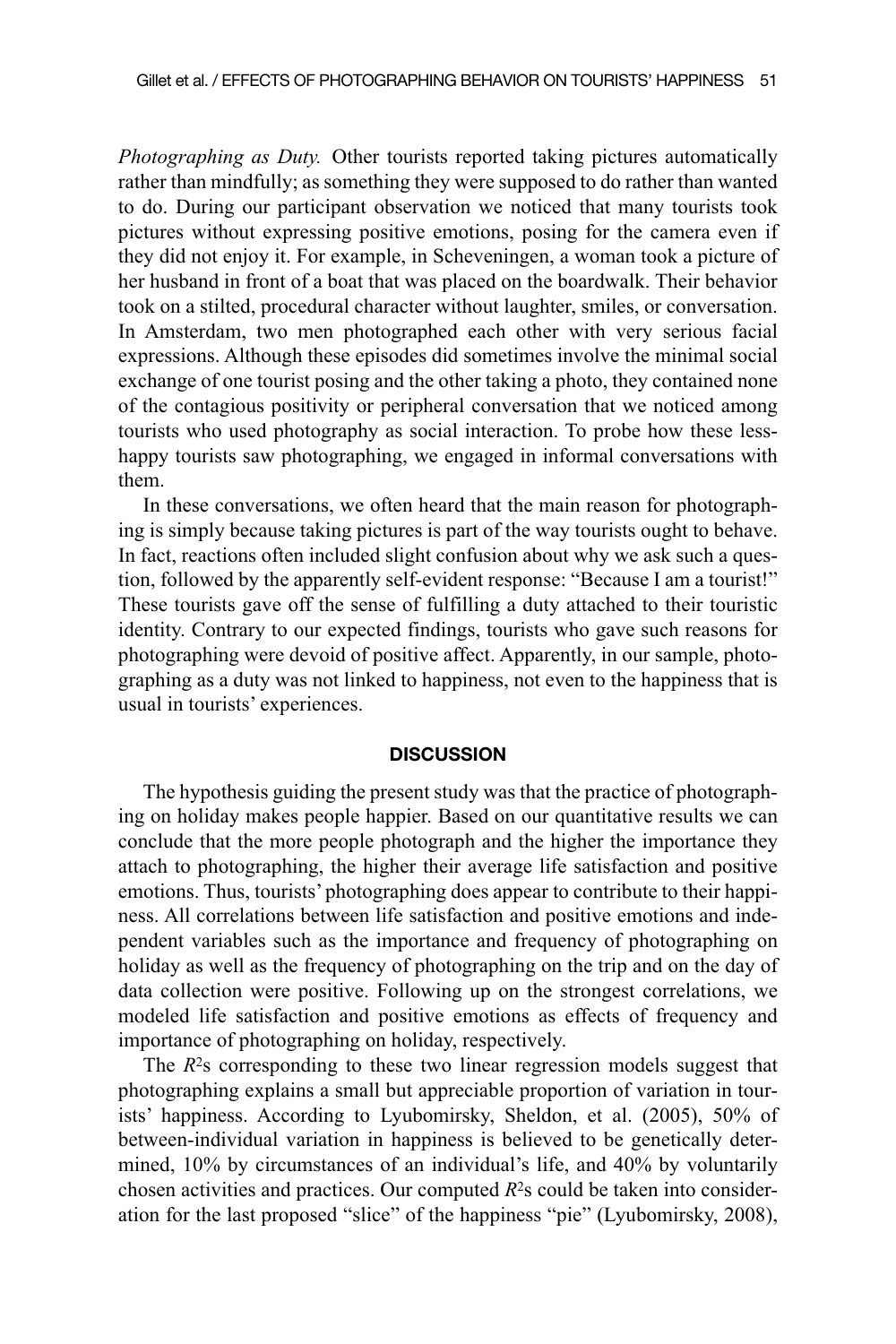as photography is arguably a voluntarily chosen activity on holiday. Aspects of photographing explained approximately 5% of variation in positive emotions and approximately 3% of variation in life satisfaction.

These relatively small *R*2 values must be understood in the context of the broad, encompassing dependent variables and highly specific independent variables. Numerous daily events and interactions accumulate to affect an individuals' emotions and, more gradually and holistically, life satisfaction. Furthermore, with the stimulation inherent in many holiday experiences, even a single day on holiday is a very rich and complex experience for an individual.

Thus, a single specific behavior such as photographing cannot be expected to explain as much between-individual variation in happiness variables as genetic background or family circumstances. Rather, we assert that photographing on holiday is a small but appreciable piece of the puzzle of individuals' happiness, fitting into the larger piece that holidays play (Nawijn, 2011; Pearce, 2009). As such, our findings contribute to the nascent understanding of happiness as a new perspective on tourists' satisfaction with their experiences (Pearce, 2009; Pearce et al., 2011) and to the larger development of positive psychology in tourism contexts.

#### The Role of Social Interaction

Haldrup and Larsen (2003) wrote that much tourist photography revolves around producing social relations. Moreover, they argue that the most important part of photographing is its social significance. Keeping in mind that happy people spend more time on their relationships (Diener & Seligman, 2002), we suggested that building relationships plays an active role in the link between photographing behavior and happiness.

During our participant observation we noticed that when using photographing as a form of social interaction, people seemed happier than when photographing without social interaction. Furthermore, we noticed that people who travelled alone felt happier when they had the possibility to interact with other tourists—strangers until that moment—through the activity of photographing. In contrast, lack of interaction while taking photos coincided with lack of emotionally positive expressions. Our theme of *photographing as social interaction* derived from participant observation offers evidence that the sort of relationship building described by Haldrup and Larsen (2003) not only creates family stories, but strengthens the relationship between photography and happiness. In short, it appeared that the happiest tourists used photography as a social activity or game, rather than making photos for the sake of photos.

#### The Role of Photographing as an Expected Behavior

Besides investigating the role of social interaction, we also explored if fulfilling expectations for behavior, in this case photographing, influenced the link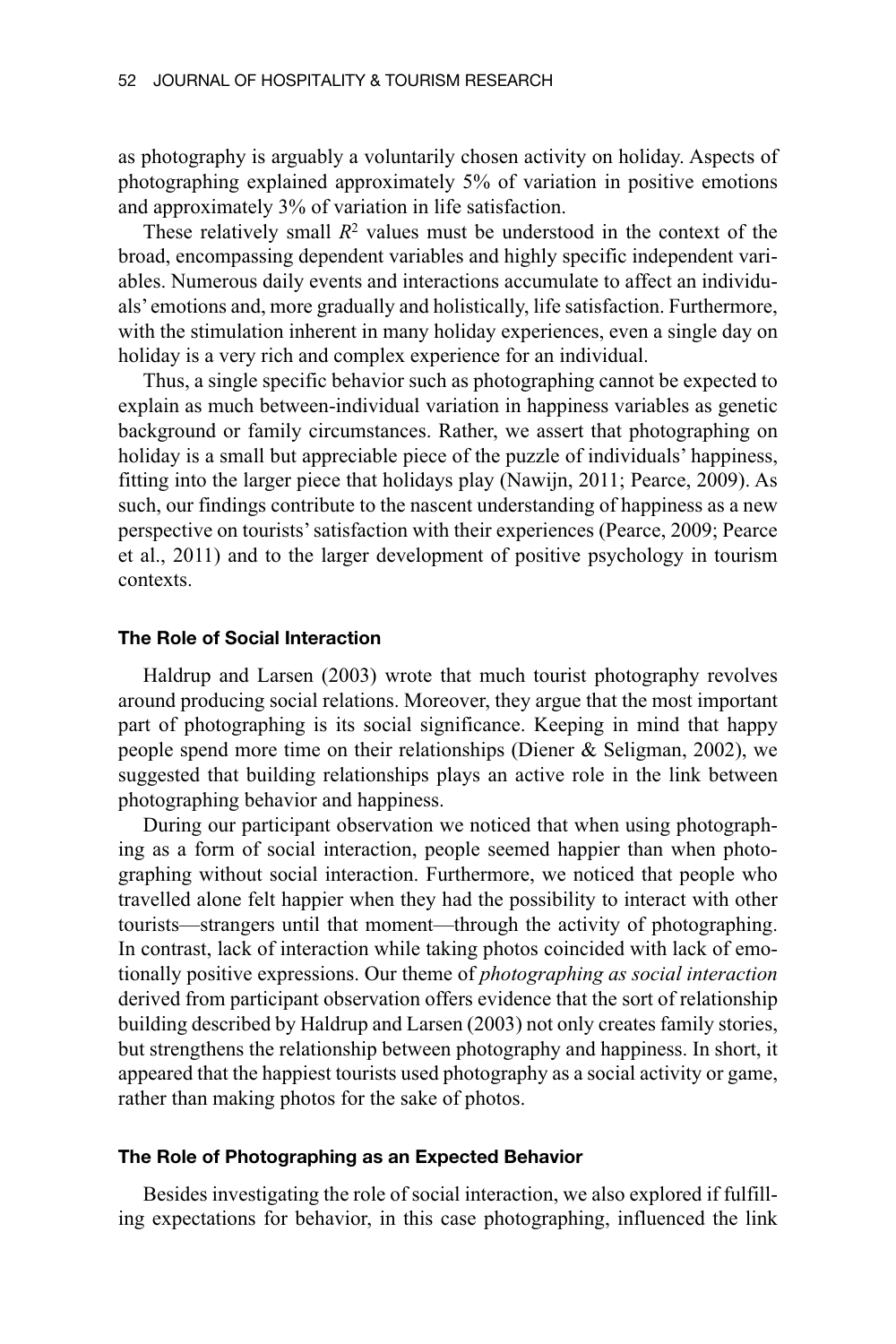

Figure 4 Revised Conceptual Framework

between photographing and happiness. We found that some tourists saw photographing as fun, because it offers instant feedback via the digital camera and offers a way to interact with people. Other tourists photograph because they perceive it as an expectation that comes with being a tourist.

The apparent lack of emotionally positive expressions among the latter group of tourists casts doubt on the applicability of Dressler et al.'s (1998) theory of cultural consonance to the relation between photographing and happiness. When photography is motivated by cultural expectations, tourists treat *photographing as a duty*, without the positive emotions that we saw in tourists engaged in social interactions. Thus, merely fulfilling expected behavior did not result in more happiness. Further research should explore the idea that photographing as duty could be a reason why correlations between photographing and happiness variables are not stronger.

We thus revised our hypothesized conceptual framework. There is evidence for a positive relationship between happiness and tourist photography, even though the strengths of the correlations are relatively weak. Furthermore, relationship building positively affects the strength of the relationship between happiness and photographic behavior. On the other hand, the effort of conforming to a culturally expected behavior, in this case tourists' photographing, negatively influences the relationship between photographing and happiness (Figure 4).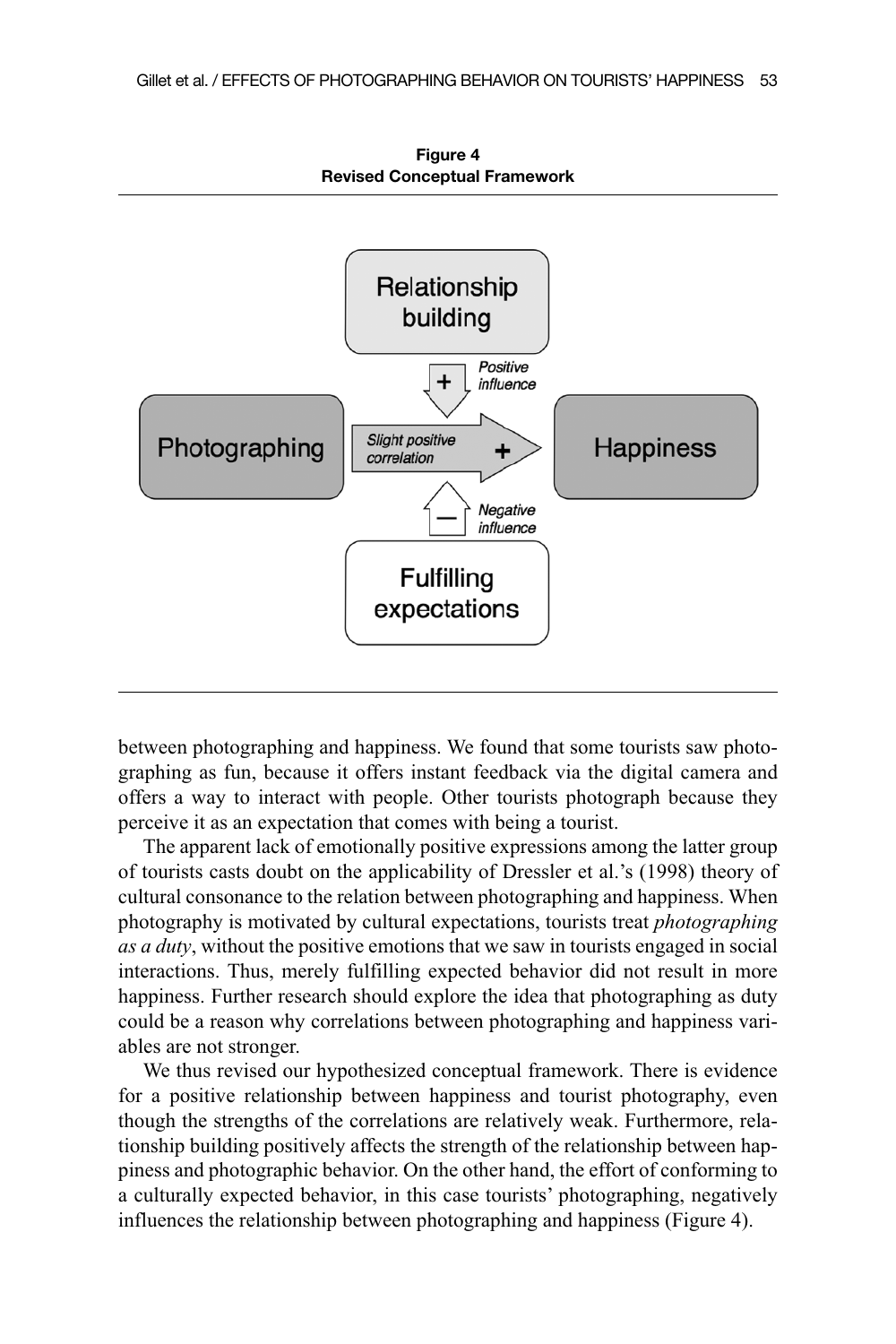## **CONCLUSION**

We undertook the present study to determine if and how photographing on holiday makes people happier. To address this issue, we used a mixed-method cross-sectional approach, including questionnaires and participant observation, at three frequently visited sites in the Netherlands. The analysis of the quantitative questionnaire data showed that, as expected, people take more pictures on holiday than at home and that they rate photographing on holiday as more important than photographing at home. We also found evidence of positive relationships between the frequency of photographing on holiday and life satisfaction as well as between the importance of photographing and positive emotions. It can be concluded that a combination of taking many pictures and finding this activity important contribute, respectively, to positive emotions and life satisfaction, two substantive components of happiness. Accordingly, our evidence suggests that photographing on holiday does make people happier.

We used the data derived from participant observation to investigate the processes linking photography and happiness. We found that the role of photographing in social interactions fueled its positive effects on happiness, because tourists appeared to be happier when photography was a component of social interactions and less happy when they were photographing alone. On the other hand, cultural expectations for tourists to take photos seemed to weaken the effects of photographing on happiness, as we observed and heard from some tourists that they felt a duty to take photos as tourists, and thus found the activity to be less than enjoyable.

#### Implications for Practice

Tourism destinations and attractions have found that tourists' photographing behavior can be readily manipulated to a variety of ends—to make flows of tourists on foot move faster or slower, to prompt popularization of certain views and attractions via travel and social media, and to shift the perceived commoditization or "friendliness" of a destination. To these ends, destinations and attractions have long explored strategies to interact with tourists via their photographs. Furthermore, the tourism industry invests in interactions that attempt to increase service quality. Interactions between tourists and industry related to photographing have taken a fairly limited number of forms—professional photographers or photographing devices selling certain forms of photos in particular locations and/or poses, selling of postcards, artificial attractions (figures with faces cut out; pillories) designed to elicit playful photography, signs suggesting photographing existing attractions, and infrastructural changes to facilitate certain kinds of photography.

Our findings suggest that there is room for attraction managers' creativity in designing new, innovative photography-related elements into existing attractions. For example, the dry-docked boat in Scheveningen is a well-liked photo "spot." The boat, however, is a rather static prop. Elements designed for tourist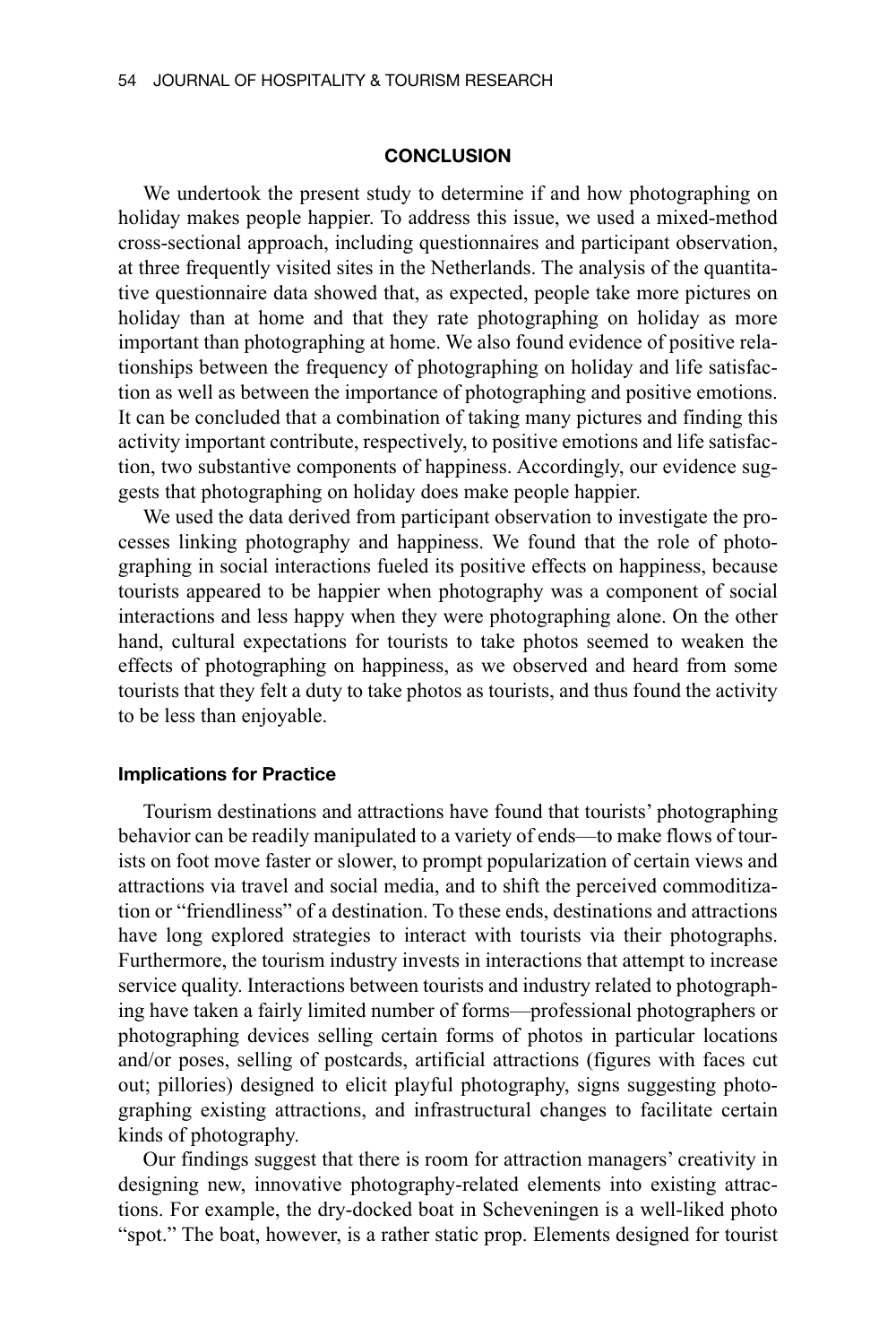interaction could make taking photos with this prop more emotionally enjoyable. Furthermore, Internet-based social media interface well with photography as well as with location-based destination information. These social "worlds" could be further interlinked to perpetuate the positive emotions we observed in tourist photographers who used their pictures to build relationships.

Furthermore, our findings suggest that not all photography-related infrastructure is created equal. Some manufactured "photo-ops" take on an inherently social nature (e.g., attractions with(in) which tourists are invited to pose playfully and to interact with each other) whereas others act as mere prompts or reminders to take a photo (e.g., signs). Without the social aspect, some of these elements may appeal only to tourists' perceived expectations to take photos. We found that tourists motivated by such expectations did not seem to enjoy photographing. In these cases, the reminder to take a photo to fulfill expectations could result in less happy tourists than no reminder at all.

#### Future Directions

We suggest further research to test the model integrally, as well as targeted interview or focus group research to elicit more complex stories and interpretations of photographing from tourists. It would be interesting to see how much influence each of the two moderators have and which additional moderators may exist. This research was one step in the direction of understanding tourist photography behavior and happiness, but many more steps can and should be taken.

This research positions aspects of photographing as independent variables and aspects of happiness as the dependent variables. However, happiness could influence the amount of photographs tourists take on holiday. In this case happiness would be the independent variable and photography the dependent variable. Longitudinal or experimental research could contribute insights on the complexity of such psychological processes.

#### **REFERENCES**

- Braun, V., & Clarke, V. (2006). Using thematic analysis in psychology. *Qualitative Research in Psychology*, *3*, 77-101.
- Charmaz, K. (2002). Qualitative interviewing and grounded theory analysis. In J. F. Gubrium & J. A. Holstein (Eds.). *Handbook of interview research: Context and method* (pp. 675-693). Thousand Oaks, CA: Sage.
- Chalfen, R. M. (1979). Photography's role in tourism: Some unexplored relationships. *Annals of Tourism Research*, *6*, 435-447.
- Crang, M. (1997). Picturing practices: Research through the tourist gaze. *Progress in Human Geography*, *21*, 359-373.
- Creswell, J. W., & Plano Clark, V. L. (2006). *Designing and conducting mixed methods research* (2nd ed.). Thousand Oaks, CA: Sage.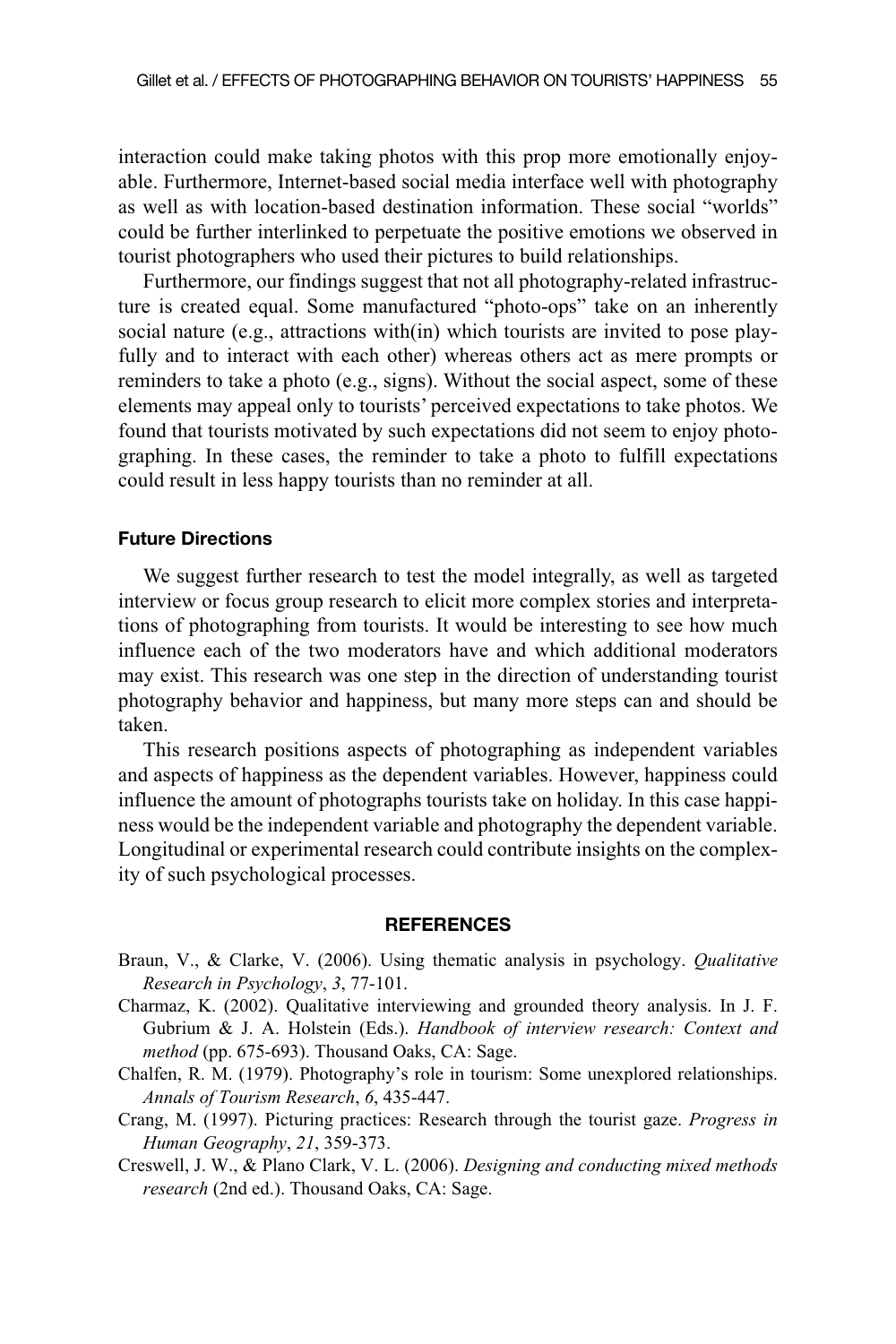- Cohn, M. A., Fredrickson, B. L., Brown, S. L., Mikels, J. A., & Conway, A. M. (2009). Happiness unpacked: Positive emotions increase life satisfaction by building resilience. *Emotion*, *9*, 361-368.
- Davidson, R. J. (2004). Well-being and affective style: Neural substrates and behavioural correlates. *Philosophical Transcripts of the Royal Society of London*, *359*, 1395-1411.
- de Bloom, J. (2012). *How do vacations affect workers' health and well-being? Vacation (after-) effects and the role of vacation activities and experiences* (Unpublished doctoral dissertation). Radboud University, Nijmegen, Netherlands.
- Diener, E., Larsen, R. J., Emmons, R. A., & Griffin, S. (1985). The satisfaction with life scale. *Journal of Personality Assessment*, *49*, 71-79.
- Diener, E., & Seligman, M. E. P. (2002). Very happy people. *Psychological Science*, *13*, 81-84.
- Dressler, W. W., Balieiro, M. C., & Santos, J. E. D. (1998). Culture, socioeconomic status and physical and mental health in Brazil. *Medical Anthropology Quarterly*, *12*, 424-446.
- Emerson, R. M., Fretz, R. I., & Shaw, L. L. (1995). *Writing ethnographic fieldnotes*. Chicago, IL: University of Chicago Press.
- Field, A. (2009). *Discovering statistics using SPSS*. Thousand Oaks, CA: Sage.
- Filep, S. (2008). Measuring happiness: A new look at tourist satisfaction. In S. Richardson, L. Fredline, A. Patiar & M. Ternel (Eds.), *CAUTHE 2008: Tourism and hospitality research, training and practice*; "Where the 'Bloody Hell' Are We?"(pp. 13-19). Gold Coast, Queensland, Australia: Griffith University.
- Filep, S. (2009). *Tourists' happiness through the lens of positive psychology* (Unpublished doctoral dissertation). James Cook University, Brisbane, Queensland, Australia.
- Fredrickson, B. L. (2001). The role of positive emotions in positive psychology. *American Psychologist*, *56*, 218-226.
- Garlick, S. (2002). Revealing the unseen: Tourism and photography. *Cultural Studies*, *16*, 289-305.
- Garrod, B. (2008). Understanding the relationship between tourism destination imagery and tourist photography. *Journal of Travel Research*, *47*, 346-358.
- Haldrup, M., & Larsen, J. (2003). The family gaze. *Tourist Studies*, *3*, 23-45.
- Jenkins, O. H. (2003). Photography and travel brochures: The circle of representation. *Tourism Geographies*, *5*, 305-328.
- Krippendorf, J. (1999). *The holiday makers: Understanding the impact of leisure and travel*. Oxford, England: Butterworth-Heinemann.
- Love. (n.d.). In *Oxford dictionary*. Retrieved from http://oxforddictionaries.com/definition/english/love
- Lyubomirsky, S. (2008). *The how of happiness: A scientific approach to getting the life you want*. New York, NY: Penguin Press.
- Lyubomirsky, S., King, L., & Diener, E. (2005). The benefits of frequent positive affect: Does happiness lead to success? *Psychological Bulletin*, *131*, 803-855.
- Lyubomirsky, S., Sheldon, K. M., & Schkade, D. (2005). Pursuing happiness: The architecture of sustainable change. *Review of General Psychology*, *9*, 111-131.
- MacCannell, D. (1976). *The tourist: A new theory of the leisure class*. New York, NY: Schocken.
- Mitas, O. (2010). *Positive emotions in mature adults' leisure travel experiences* (Unpublished doctoral dissertation). Pennsylvania State University, University Park.